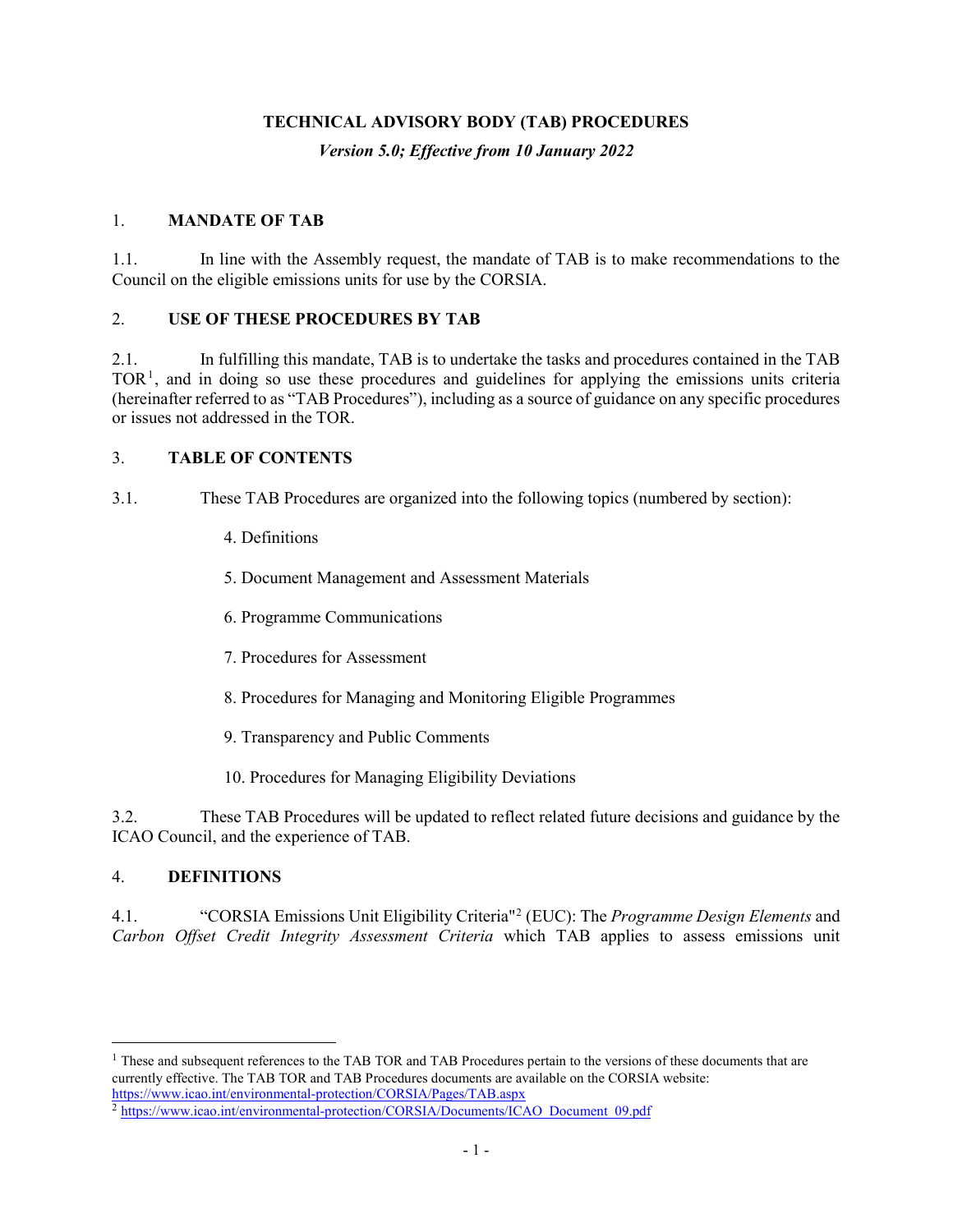programmes (and potentially project types) and make recommendations to the Council on the eligible emissions units for use by the CORSIA.

4.2. "Emissions Unit Programme": An emissions unit programme administers standards and procedures for developing activities that generate offsets. At a minimum, an operational emissions unit programme is characterized as being a programme *in its own right* (i.e. not an offset retailer or wholly relying on other programme(s) for EUC-relevant provisions without also having its own); and having programme procedures and elements that some EUC require to be *in place* and *available for use*. These procedures and elements include, in particular, a functioning electronic registry; qualification and quantification methodologies and protocols; public comment processes; and for accrediting third-party auditors, undertaking validation and verification, assessing and mitigating emissions leakage, and establishing and reviewing baselines and assumptions.

4.3. "Guidelines for criteria interpretation": Supporting detail, clarification, and/or benchmarks for interpreting and applying the EUC for the purposes of assessing emissions unit programmes and informing how programmes can anticipate and respond to TAB's expectations. The EUC and guidelines for criteria interpretation are included in the Application Form and its Supplementary Information (referred to in paragraph 5.5), to support applicant organizations' responses and TAB's assessment.

4.4. "Project(s)" / "Activity(ies)": Actions that are intentionally implemented to reduce, avoid, or sequester greenhouse gases (GHGs); which are measured, monitored, and verified according to a predetermined methodology or framework; and issued as emissions units. These terms may be used interchangeably and without prejudice to the scale of implementation (e.g., individual activities, grouped projects, programmes of activities, national or subnational programmes that generate emissions units).

4.5. "Scope of eligibility": The extent and limits of a programme's eligibility, which is defined, assessed, and granted on the basis of the programme-level governance structures, measures or mechanisms, and procedures that programmes have in place at the time of their initial submission of application materials to the ICAO Secretariat; and any updates to these procedures that are communicated to TAB during the course of its assessment; and as defined in the general or programme-specific eligibility parameters set out in TAB's recommendations.

# 5. **DOCUMENT MANAGEMENT AND ASSESSMENT MATERIALS**

## *Document management*

5.1. Management of TAB's deliberative documents: For deliberative documents pertaining to TAB's assessment, the ICAO Secretariat should maintain such documents in a secure portal, accessible only by TAB members and the ICAO Secretariat (i.e. no access by other groups).

5.2. Management of application materials: To ensure transparency and provide the public with confidence in the operation of the CORSIA, assessment materials completed and submitted by applicant organizations should be publicly available on the CORSIA website, except for market data collected by TAB that is considered commercially sensitive, and materials which the applicants designate as commercially sensitive. Applicants should be requested to minimize the submission of the latter to the extent feasible, and to clearly identify sensitive information when it is submitted to ICAO.

5.3. Document retention: All information relating to assessments should be retained and archived by the ICAO Secretariat to inform future re-assessments and recommendations pertaining to the same programmes. This archive should include, *inter alia*, deliberative documents containing detailed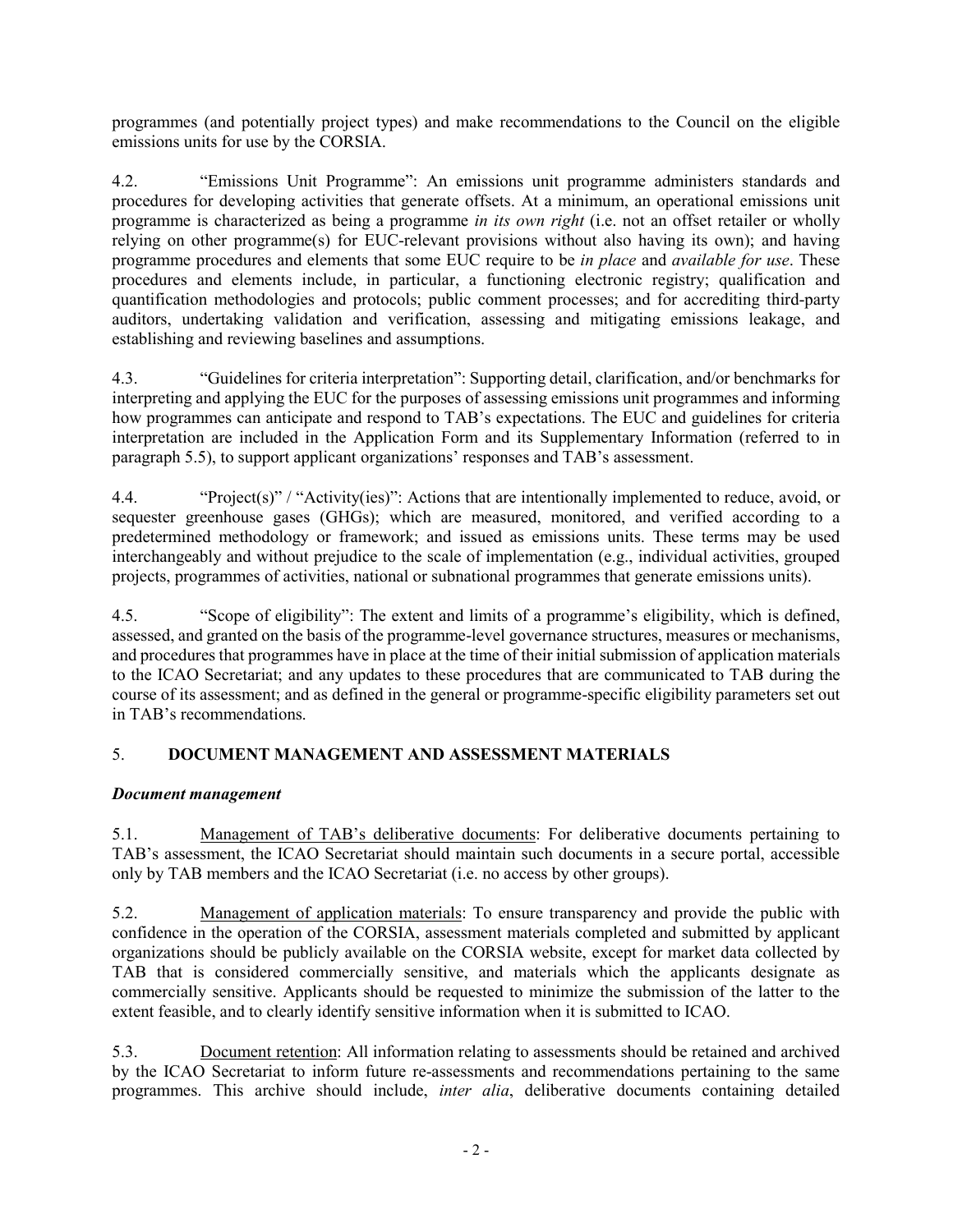programme-specific findings, email correspondence with applicant organizations and eligible programme administrators, and transcripts of direct discussions with applicant organization administrators.

## *Assessment basis and materials*

5.4. Informational basis for assessment: TAB should follow the guiding principles in paragraph [7.9](#page-4-0) to assess applicant organizations against the EUC and Guidelines for criteria interpretation, which applicants report against in the Application Form. An applicant's responses to the Application Form, as well as to written clarification and information requests and in interviews, will serve as the primary basis for their assessment. After assessing the information provided by applicants and if/as necessary, TAB may consider additional information collected by TAB members. Such additional information can be gathered from, *inter alia*, desk research and expert advisement if possible to request without disclosing assessmentsensitive information. Any such additional reference materials used to inform recommendations should be retained as described in "*Document retention*".

5.5. Assessment materials: The TAB should use the following materials as foundational to its assessment, including to ensure that all applicant organizations are asked, and respond to, the same questions, and provide comparable evidence and reference information.

> — *Supplementary Information for Assessment of Emissions Unit Programmes*, containing the EUC and *Guidelines for Criteria Interpretation* to inform applicants' completion of the Application Form, in which they are cross-referenced by paragraph number;

> —*Application Form for Emissions Unit Programmes*, containing questions for applicants about their consistency with each of the EUC and guidelines. A "complete" response involves three components: a) a written summary response, b) selection of the "YES" check box if a procedure is fully *in place*, and c) supporting evidence. TAB should be able to confirm each response in the supplementary evidence provided by the applicants, which may be found in standards and requirements; governing or guidance documents; templates; website or registry contents; or in some cases, in specific methodologies.

> —*Programme Assessment Scope* and *Programme Exclusions Scope* spreadsheet-based forms containing instructions for all applicants to identify the elements they wish to submit for, or exclude from, TAB's assessment. The applicant may elect to submit for TAB's assessment all, *or only a subset,* of the activities supported by the programme. Applicants are requested to provide this information at the "activity type" level, i.e. at the level of sector(s), sub $sector(s), and/or project "type(s)".$

> —*TAB Analysis Table(s)*, containing at least one field—but often more—for assessing each EUC and *Guideline for Criteria Interpretation* using a combination of standardized metrics and narrative analysis. The same table contents are used by individual TAB members to reflect their initial assessments, and by sub-group organizers and TAB Chairperson/Vice-Chairperson to consolidate individual assessments and facilitate TAB's consensus assessment (see also Appendix A).

## 6. **PROGRAMME COMMUNICATIONS**

6.1. Communicating the call for applications: To the extent possible, the Secretariat should communicate a call for applications in a coordinated manner such that applicant organizations have comparable and sufficient opportunity to respond. The Secretariat should work with the TAB to organize a webinar during the application period to facilitate understanding of the application and assessment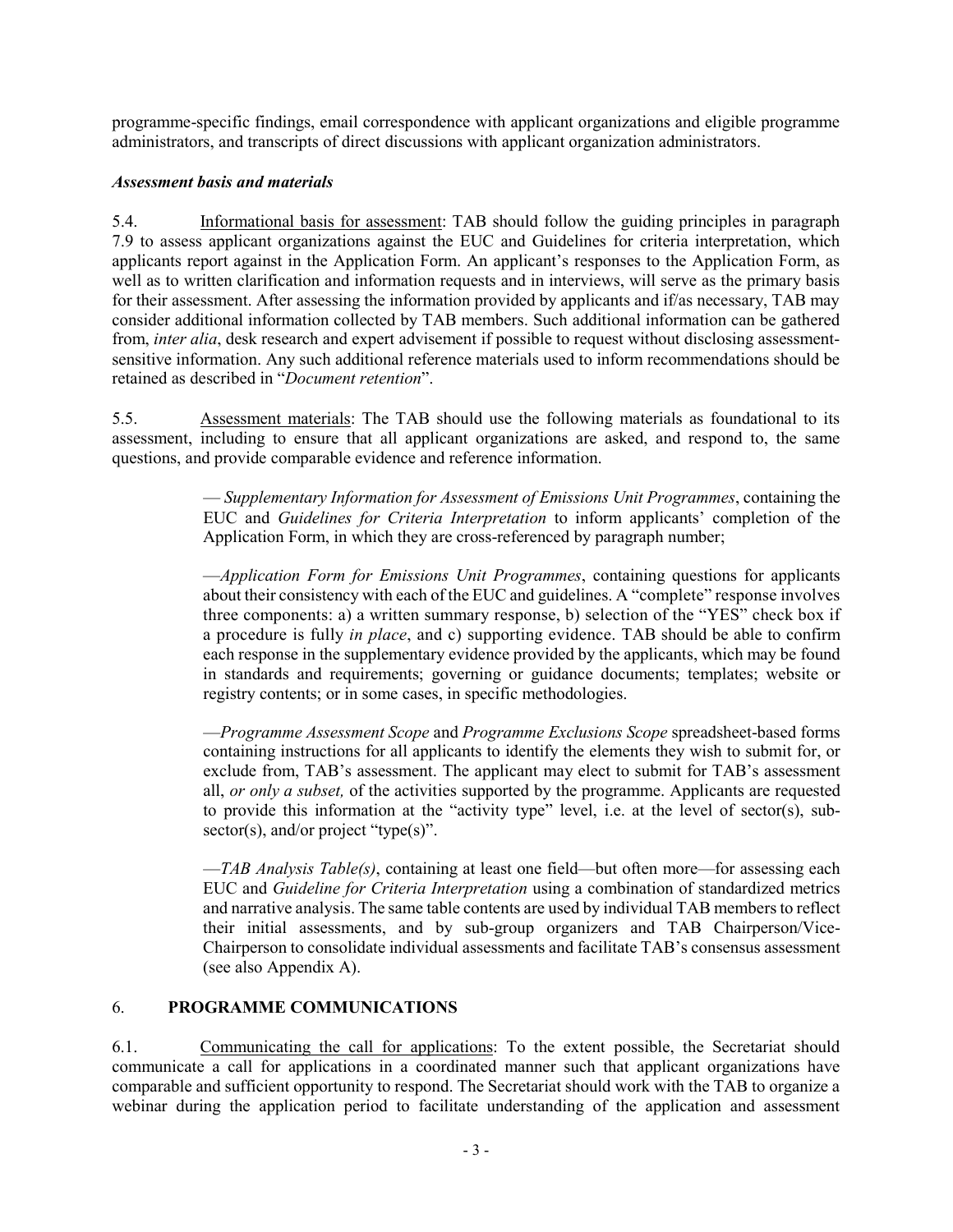processes by application organizations, and to develop a frequently-asked-questions document regarding application questions which will be publicly available and updated as necessary to reflect any subsequent clarifications or information regarding the process that arise prior to the application deadline.

6.2. Working language and translation: The working language of the assessment process is English. Where an applicant's procedures are not communicated in English by default, TAB should request fuller information about the procedures in the original application form instead of (or in addition to) requesting a summary of procedures and references to external supporting evidence. If and as requested by such applicants, TAB could allot additional time for them to translate and provide more comprehensive information up-front, as well as when responding to any follow-up questions and information requests, if possible in light of TAB's assessment timeline. The TAB may request programmes to provide documents in their original language in a readily translatable format (e.g., Microsoft Word) in response to follow-up questions and information requests from TAB.

6.3. Extent of TAB responses to applicant organizations and eligible programmes: With the support of the ICAO Secretariat, TAB may respond to clarifying questions from applicant organizations and eligible programmes. The Secretariat will work with the TAB Chairperson/TAB Vice-chairperson to review and respond to such questions, which will be further circulated to TAB for consultation in cases where the questions pertain to information that is not available for reference in existing assessment materials or other communications by TAB, or a procedural approach in question has not been addressed in TAB Procedures. Responses by TAB are limited to those that support applicants' and/or programmes' understanding of TAB assessment procedures or contents of assessment materials, and pertain to existing programme procedures. To every possible extent, TAB should avoid providing advice in relation to how prospective or current applicants or eligible programmes should structure procedures that are under development or consideration.

# <span id="page-3-0"></span>7. **PROCEDURES FOR ASSESSMENT**

# *Types of TAB assessments and related procedures*

7.1. The TAB bears ultimate responsibility for undertaking all new, interim, partial, and ad-hoc assessments or re-assessments described in this section.

7.2. Assessment of new applications: TAB should assess new applications according to the relevant procedures contained in the TAB TOR, and the procedures outlined in Section [7](#page-3-0) of this document. The following scenarios constitute new assessments: application submissions by organizations that have not previously responded to a call for applications; programmes that were invited to re-apply; programmes that withdrew their application under a previous assessment and prior to recommendation by TAB; or eligible programmes that seek approval for additional programme elements (in cases where, e.g., their *Scope of Eligibility* excludes some methodologies or activity types).

<span id="page-3-2"></span>7.3. Assessment of material changes by eligible programmes: Where the TAB identifies that a revision to an eligible programme's procedures or other programme elements constitutes a "material change[3](#page-3-1) " to its *Scope of Eligibility*, the TAB should further assess the consistency of the procedure or programme element with the EUC and *Guidelines for Criteria Interpretation* according to the relevant procedures in this section, and the specific procedures in Section [8.](#page-11-0)

<span id="page-3-1"></span> <sup>3</sup> In this context and throughout this document, a "material change" is defined as an update to a programme's *Scope of Eligibility* that would alter the programme's response(s) to any questions in application form and further inquiries from the TAB over the course of the programme's assessment, including programme-initiated unit invalidation and/or revocation..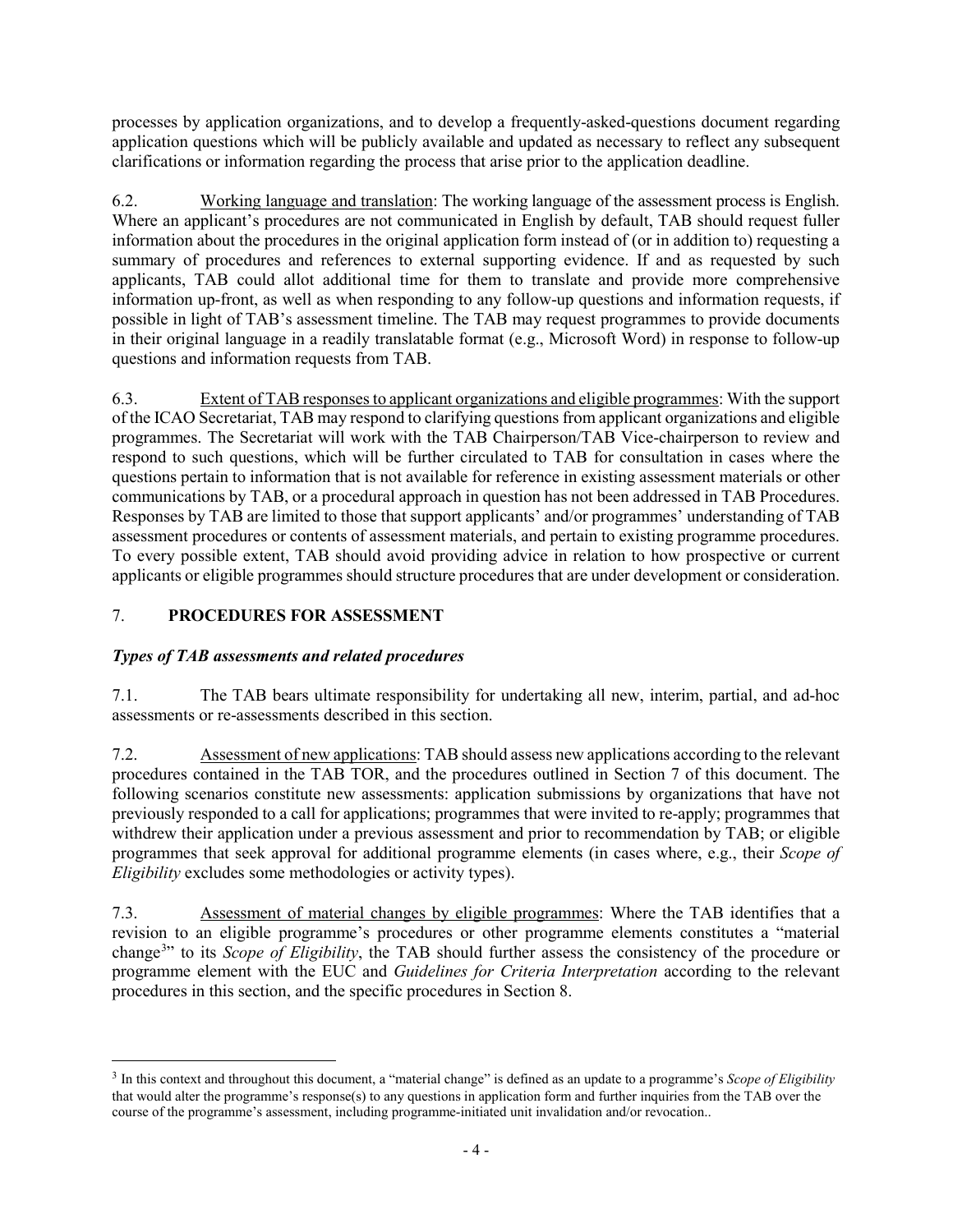<span id="page-4-1"></span>7.4. Re-assessment of eligible programmes: If the ICAO Council grants eligibility for a timeframe that spans more than one compliance period, the TAB should schedule and undertake regular interim checks of eligible programmes to re-assess ongoing consistency with all of the EUC and guidelines. Reassessments are primarily relevant to those cases where eligibility timeframes for a certain programme would span more than one compliance period.

7.5. Other assessment types: These TAB Procedures may be updated as appropriate to reflect additional types of assessment that may be tasked to the TAB to review or confirm prior eligibility decisions.

# *Timing of TAB assessments*

7.6. Scheduling calls for applications: TAB should provide an annual opportunity to submit new applications at predefined intervals (e.g., from the first day of the same month each year) to allow for a comparative and focused analysis of program information. Eligible programmes should submit material change notifications by the next deadline for communicating such modifications.

7.7. Scheduling re-assessments: Re-assessments should be scheduled sufficiently in advance of the end date of a given compliance period to allow time for ICAO and the programme to respond to any findings of concern, prior to the start of the next compliance period in which the programme is otherwise eligible. Based on information provided by the public through the online form for market monitoring, the TAB may consider amending its scheduled re-assessment to prioritize the review of a given programme based on the information submitted, but should otherwise, where appropriate, take the information into account when undertaking the next scheduled review of the programme.

7.8. Pre-defining TAB assessments and re-assessments. The frequency of any type of TAB assessment or re-assessment of a programme's eligibility should be predefined so that eligibility lists are updated, subject to Council decisions, at regularly scheduled intervals. Similarly, the TAB should only assess applicants in line with its pre-determined assessment timeframe (i.e. not on a rolling basis).

# *Guiding Principles for TAB's Assessment*

<span id="page-4-0"></span>7.9. Caution in the application of criteria: TAB should follow a prudent, conservative, and riskaverse approach to evaluation, given that all decisions will be marked by some degree of uncertainty, in order to recommend for use units from emissions unit programmes that meet the EUC with a very high degree of confidence. The programme procedures in place to ensure the programme meets a certain criterion can exist on different levels, and so TAB's assessment may also involve varying levels of assessment of how a requirement and/or procedure is, e.g., implemented by the programme itself; and/or is operationalized in a given methodology under the programme; and/or how the programme or activities it supports interface with the host country, placing particular emphasis on the programmes' procedures that will work to prevent double counting, or use towards more than one pledge / target / contribution / commitment, taking into account relevant developments in the UNFCCC.

# *General assessment steps*

7.10. Assessment cycle: As described in this section and Appendix A, TAB's assessment cycle should include an initial and high- level review of applications for completeness and understanding; a more thorough review of the information provided to develop individual assessments and identify any clarification questions; engagement with programmes to address any open issues or questions, and a deep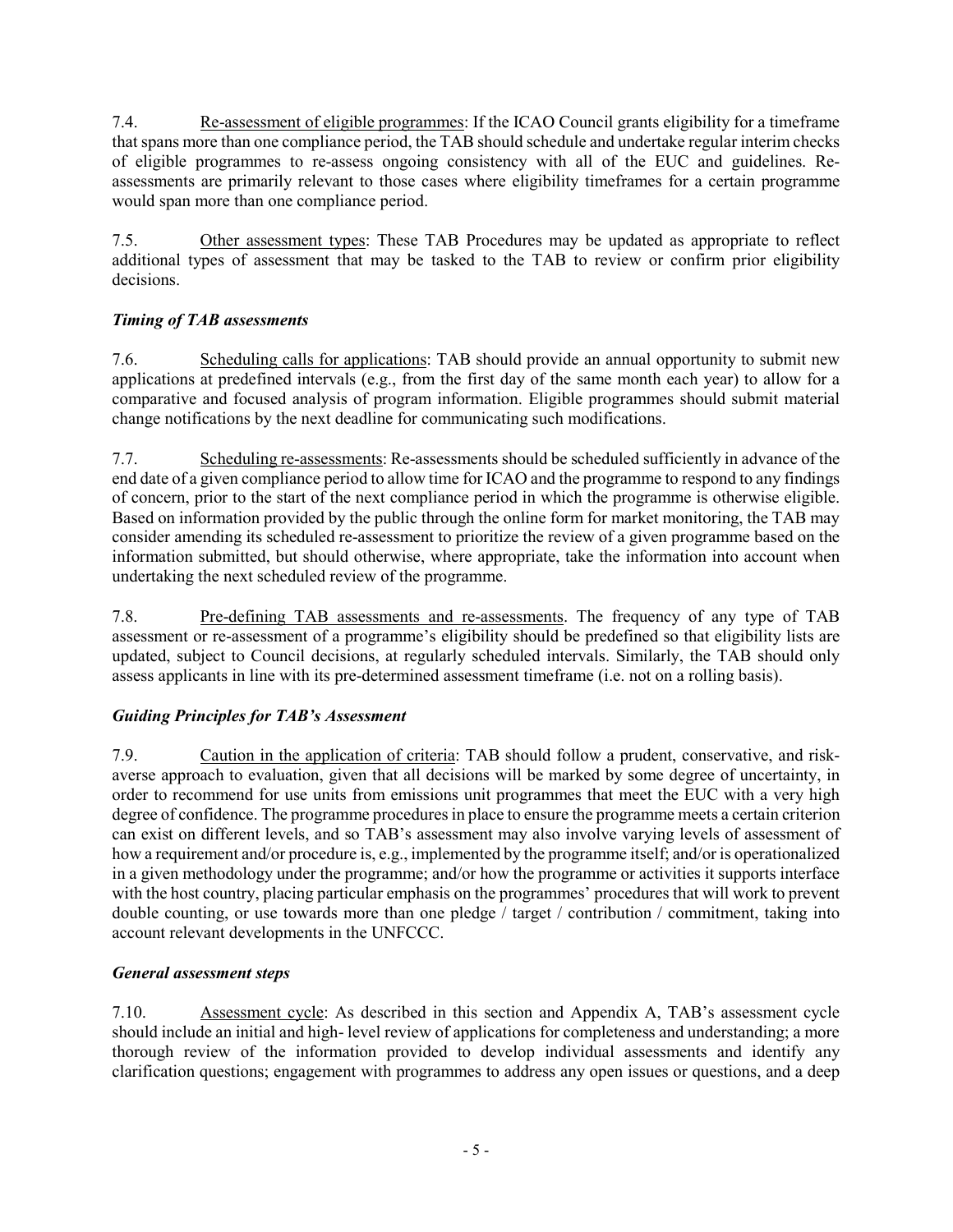assessment of programmes, alongside any supplementary information, in order to consolidate sub-group and TAB assessments and develop recommendations.

7.11. Receipt and review of applications: Applicant organizations should be sent confirmation that their application materials were received, within one week of receipt. The Secretariat should forward the materials to TAB as they are received. As soon as possible after the application deadline, TAB should scan applications for completeness. TAB should notify the Secretariat of any additional clarifications or information that it considers necessary to obtain, up-front, in order to further review the applications. Applicant organizations should be informed of any such additional information requests and permitted to provide such information up to a given deadline.

<span id="page-5-1"></span>7.12. Initial screening of applicants: Once applications are received, TAB should conduct a screening process of applicant organizations according to the following questions, in order to categorize applicants for assessment as described in paragraph [7.13.](#page-5-0)

> Question 1: Is it a programme in its own right (i.e. it is not a project developer or retailer; it does not wholly rely on other programme(s) for EUC-relevant procedures and programme elements)?

Question 2: Does the programme have a functioning registry?

Question 3: Does the programme have qualification and quantification methodologies and protocols in place and disclosed?

Question 4: Does the programme have required procedures and processes in place and disclosed (for, e.g., facilitating public comments, assessing and mitigating leakage, accrediting third-party auditors, validation and verification, developing and reviewing baselines and underlying assumptions)?

Question 5: For the above, if a program element is still under development, what are the timelines?

<span id="page-5-0"></span>7.13. Initial screening categorization: Upon initially screening applicants as described in paragraph [7.12,](#page-5-1) TAB should categorize organizations that submitted applications in the following manner.

> Category I: Organizations that are currently operational emissions unit programmes, such that TAB can undertake a full assessment.

> Category II: Organizations that are emissions units programmes under development at the time of TAB's assessment such that TAB is unable to confirm, at the outset of its assessment and with evidence, that some procedures, policies, mechanisms, measures, or other elements, are "in place" or "available for use" as specifically called for in the EUC. Where several (but not all) procedures are "in place" and the programme anticipates introducing other key elements in the near-term, TAB should consider whether and how to continue to assess these programmes under the current assessment, noting that it may not be possible to fully assess their alignment with the EUC in the context of the current assessment timeline.

> Category III: Organizations for which it is not possible to further assess their alignment with the EUC, in their current form.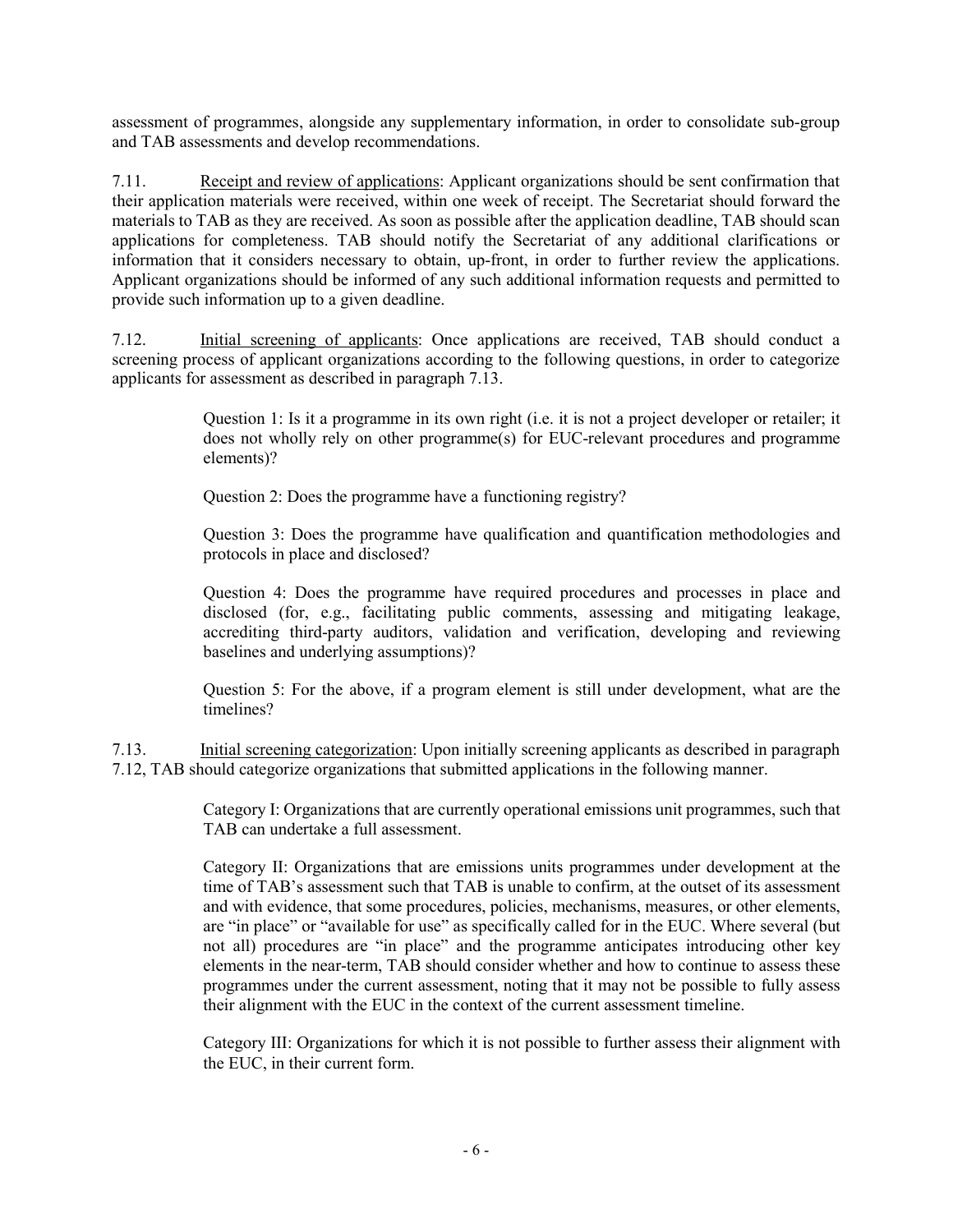7.14. Sub-group approach to initial analysis: TAB should use the sub-group method of work contained in Appendix A, which allows an efficient, equitable, like-for-like assessment across programmes. The sub-group approach entails individual- and sub-group-level assessment of all programmes and eventually forms the basis for TAB-level consolidated assessments and recommendations. In applying this approach, TAB should distribute its initial individual assessment of programme information according to categories of criteria, rather than each expert reviewing each programme in full—particularly where time constraints are a factor. Sub-group organizers should aim for purely facilitative sub-group leadership that works toward, but does not force, consensus in early stages of assessment. Consideration should also be given to a clear process for all experts to understand, refine, and finalize the results of subgroup assessment, to promote all experts' comfort with and understanding of the results.

7.15. Scoring assessment findings: TAB members should use the TAB Analysis Table to score each programme's consistency with each EUC and *Guideline* as "demonstrated", "partially demonstrated", "not demonstrated", "not applicable", or "willing to put in place", as appropriate and based on the following scenarios.

> "Demonstrated": The programme's procedure(s) or programme element(s) are clearly consistent with the given indicator (i.e., criterion, criterion sub-element, or guideline).

> "Partially Demonstrated": A subset of the programme's procedure(s) or programme element(s) are clearly consistent with the given indicator while others are not. TAB should make every effort to score programmes as "partially demonstrated" only in cases where some programme activities or procedures are consistent with an indicator and others are not—and where such a distinction can be clearly defined. TAB should avoid using this option where their analysis "could go either way" or otherwise due to indecision or a lack of information. In accompanying narrative analysis, TAB members should further identify the subset of programme activities or procedures seen as inconsistent with a given indicator, to potentially recommend their exclusion from the programme's *Scope of Eligibility*.

> "Not Demonstrated": The programme's procedure(s) or programme element(s) are clearly inconsistent with the given indicator, and there is no indication that the programme is willing and able to take further actions to resolve the inconsistency in the near future.

> "Willing to Put in Place": The programme's procedure(s) or programme element(s) are clearly not "in place" or are inconsistent with the given indicator, but the program explicitly indicates that it is willing and able to take further actions to resolve the inconsistency in the near future. In such cases, TAB should identify where it may be possible to recommend that the programme could be eligible, provided that it puts such procedures in place by an identified time in the future. Such conditional eligibility, which is further described in paragraph [7.27,](#page-10-0) should be accompanied by a clear recommendation from TAB that eligibility should only be granted once a) the procedure is in place and b) the TAB has confirmed its consistency with the EUC.

> "Not Applicable": The given indicator is excluded from TAB's assessment because it is not relevant to the programme's procedure(s) or programme element(s), as identified a) by the programme in the programme's *Application Form* or its *Programme Exclusions Scope* form, or b) by TAB during the course of its assessment.

7.16. Confirmation of assessment scopes and exclusions: Programme administrators should be requested to confirm the accuracy and continued relevance of the contents of their *Programme Assessment Scope* and *Programme Exclusions Scope* forms, prior to finalizing and forwarding TAB's final recommendations to Council. In doing so, administrators should be made aware of eligible programme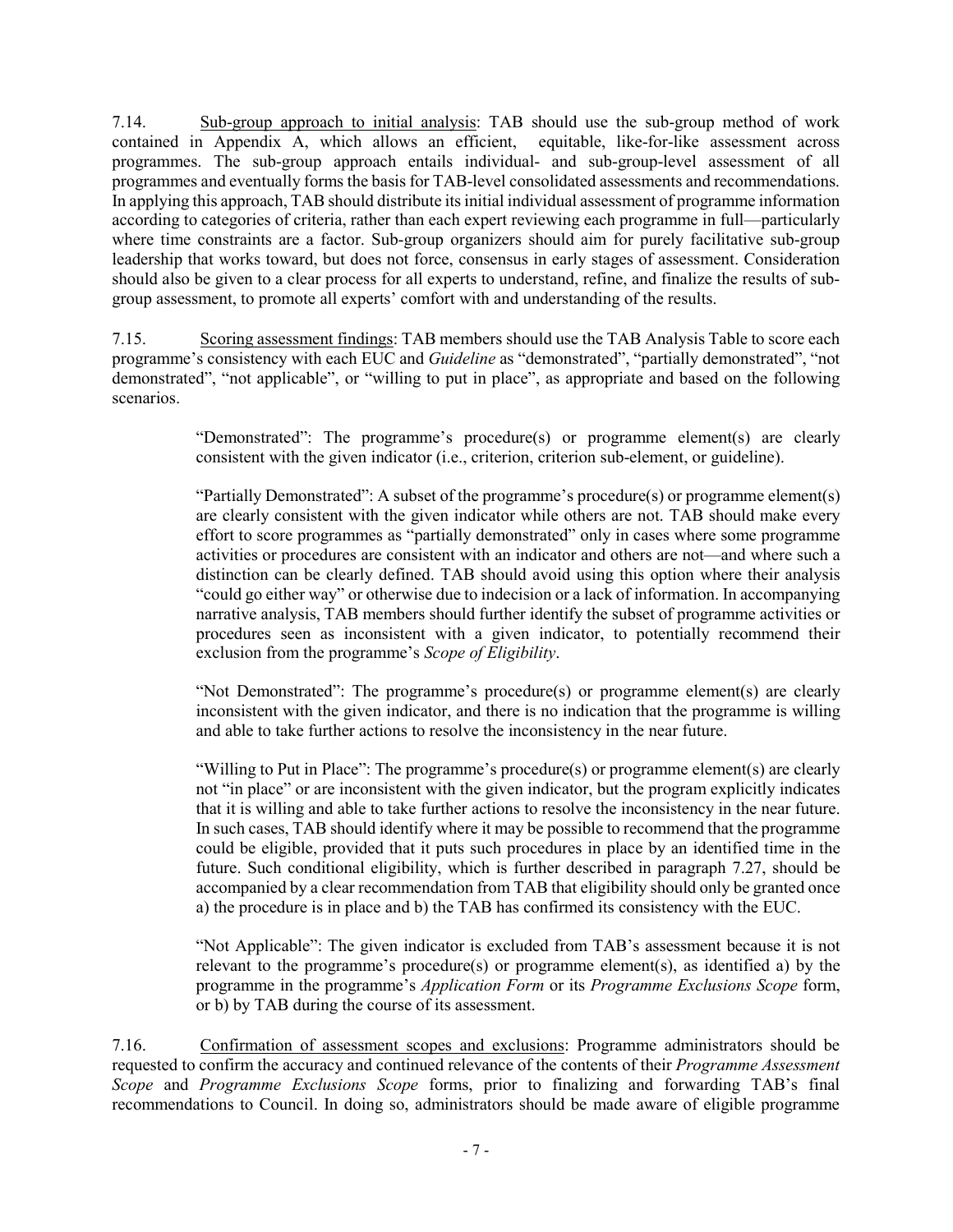responsibilities in the *Terms of Eligibility*, and the procedural implications of voluntarily narrowing their *Scope of Eligibility* after Council approval, which could include delays or disruptions to the programme's inclusion in the ICAO document *"CORSIA Eligible Emissions Units"*. This request should not disclose assessment-sensitive information, in particular the programme's recommended eligibility status, and should only permit material changes to the *Programme Exclusions Scope* forms.

## *Specific assessment scenarios*

7.17. Assessment at the level of activity type(s): TAB may identify that a programme's procedures are inconsistent with the EUC because an included activity type, or an approach otherwise applied by a specific sub-set of activities, are inconsistent with the EUC. In such cases, TAB should identify where a programme could be recommended as eligible provided these activities are excluded from the programme's *Scope of Eligibility*. In the request for programme information, programmes should be made clearly aware of this possibility and invited to exclude from TAB's assessment activities that they do not consider to be aligned with the EUC or otherwise wish to exclude from TAB's assessment.

7.18. Assessment of government-vetted programmes: TAB should give additional considerations when assessing emissions unit programmes (and potentially project types) which governments have developed, or otherwise evaluated, and approved or endorsed, for use under publicly-administered systems. In assessing these programmes, TAB should:

> a) take into account the literature and lessons learned regarding compliance offset programmes, particularly any challenges to, and solutions to ensure, environmental integrity;

> b) exercise caution with respect to the format in which publicly-administered programmes' eligibility and/or any needed revisions or clarifications are communicated;

> c) consider the domestic legal and regulatory framework, and general context, in consideration of programmes that function in a single jurisdiction, while respecting and ensuring programme alignment with the underlying objectives of the criteria; and

> d) recall paragraph 20 from Resolution A40-19, which states that "emissions units generated from mechanisms established under the UNFCCC and the Paris Agreement are eligible for use in CORSIA, provided that they align with decisions by the Council, with the technical contribution of TAB and CAEP, including on avoiding double counting and on eligible vintage and timeframe", and TAB should accommodate their administrative structures in its evaluation process.

7.19. Assessment of applicants with sub-programmes: Where a programme's EUC-relevant procedures may be tailored to suit a specific sub-programme (e.g., at the country- or jurisdiction-level), TAB should consider applying the following alternative approaches to analysis, bearing in mind that the choice of approach may depend on the number of EUC-relevant decisions that are centralized versus decentralized:

> ‒ Request information from, and separately assess, each respective sub-programme—in addition to any underlying common procedures; and

> ‒ Assess a single sub-programme, as well as any underlying common procedures, as a benchmark for other sub-programmes; and request information from other sub-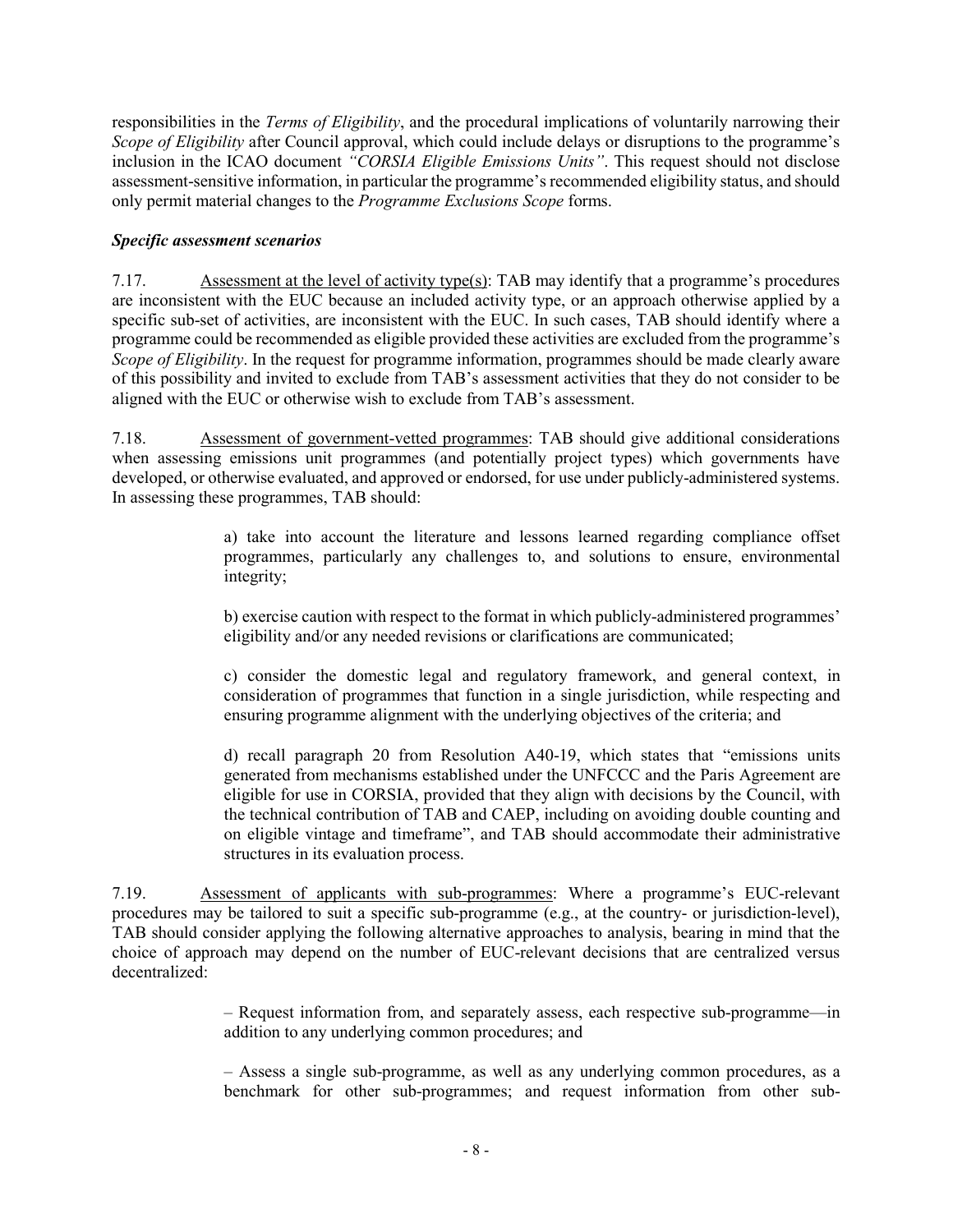programmes, and assess them according to, their deviations from the "benchmark" subprogramme.

7.20. Assessment of programmes undertaking updates and revisions: If a programme does not yet have procedures in place to address specific EUC but intends to revise programme procedures to meet these EUC, it should describe in its application form the proposed revision(s); process and proposed timeline to develop and implement the proposed revision(s); and process and timeline for external communication and implementation of the revision(s). TAB should consider how to assess, and communicate and manage the eligibility of, programmes under such conditions. No unit eligibility decision should be made on the basis of what it is foreseen to happen, but only on what is actually in place.

7.21. Assessment of non-traditional procedures or terminology: Where a programme describes nontraditional procedures—e.g., procedures that are not reflective of a given criterion's terminology or technical approach—TAB should consider identifying the underlying objectives of the criterion and assessing the programme's procedures on this basis. Such an approach should be utilized with caution and primarily where a programme justifies the non-traditional approach as producing outcomes that are equivalent to those that would result from traditional procedures. Where similar discrepancies arise between a programme's and a criterion's use of differing general terms (e.g., "procedures" vs. "standards", or "methodologies" vs. "protocols"), TAB should avoid attributing particular significance to the terminology, and focus on analyzing the consistency of the programme's procedures with the objectives of the criterion.

## *Assessment of unit date(s) eligibility and eligibility timeframe(s)*

<span id="page-8-2"></span>7.22. Unit date<sup>[4](#page-8-0)</sup> eligibility: TAB should define, as general parameters of eligibility, the start and end points<sup>[5](#page-8-1)</sup> for emissions units eligibility (i.e. vintage), as well as their "use by" date (i.e. timeframe). Once TAB develops draft recommendations on the list of eligible emissions unit programmes (and potentially project types), TAB should also seek further technical information from the programmes on a range of unit supply estimates, to accompany any eligibility recommendations.

<span id="page-8-3"></span>7.23. Eligibility Timeframe: The duration of eligibility for CORSIA Eligible Emissions Unit Programmes should be pre-defined and aligned with CORSIA compliance periods, during which the programme's units are eligible for use towards CORSIA offsetting requirements, when developing its recommendations for eligibility timeframe.

## *TAB Report findings and eligibility recommendations: Contents and applicability*

7.24. TAB Report – general contents: TAB should present its findings and recommendations in an easily-digestible manner, including through the use of tables and charts, as appropriate. TAB should provide clear and concise recommendations that can help to minimize open-ended Council discussions. The TAB Report may contain the following elements:

- a) Abbreviations and acronyms;
- b) Introduction and summary description of TAB's assessment;

<span id="page-8-0"></span> <sup>4</sup> For the purposes of these TAB Procedures and any resulting recommendations, "vintage" (A40-19, paragraph 20) and "unit date" (Annex 16, Volume IV, Appendix 5, Tables A5-7 and A5-8, field 5) have the same meaning.

<span id="page-8-1"></span><sup>&</sup>lt;sup>5</sup> Programmes take a variety of approaches to the concept of "start dates", which can be marked by, e.g., the year when an emissions reduction occurred; the date when an activity was originally registered; or the date from which the activity receives credit for mitigation, as specified at the time of registration.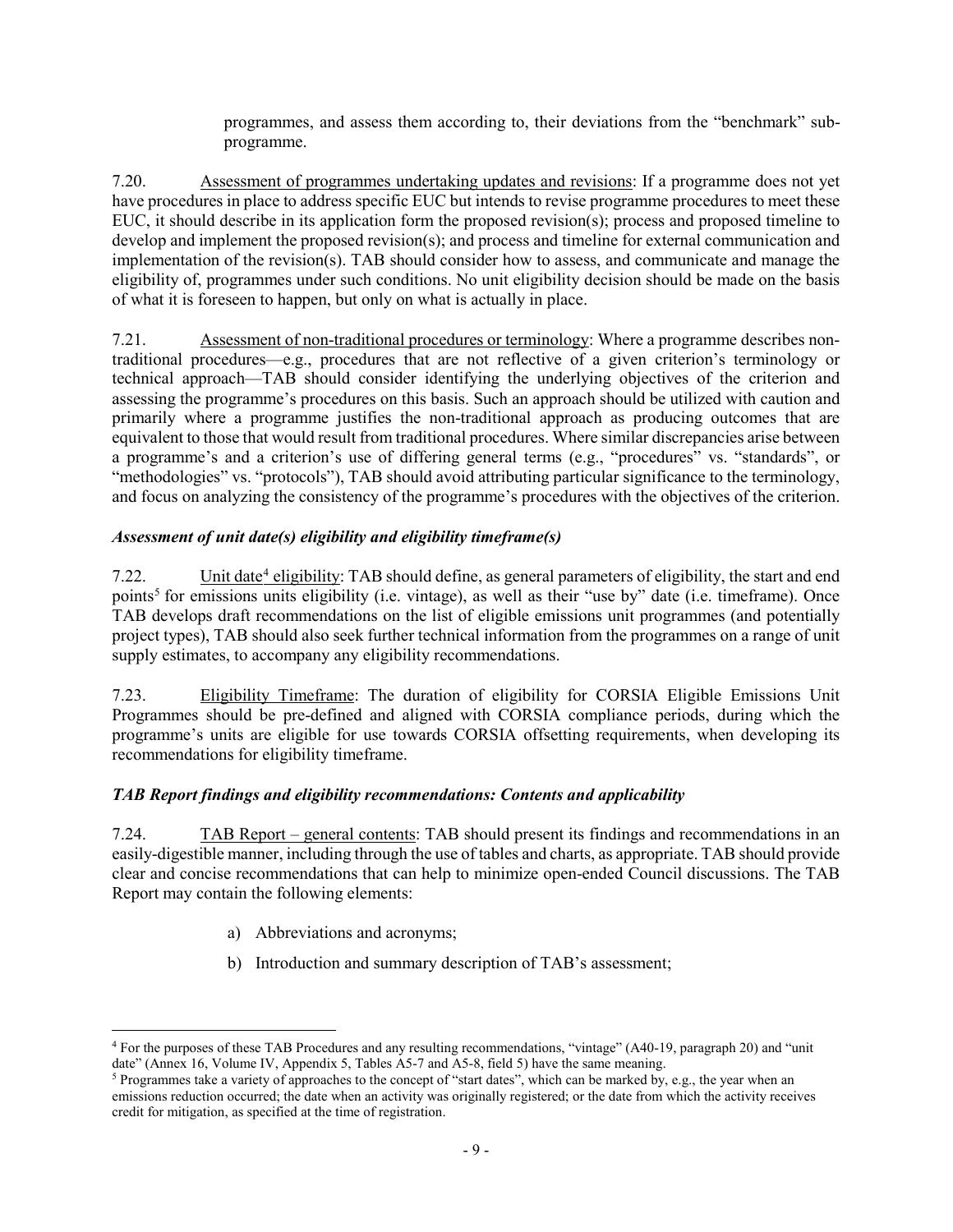- c) List and summary description of organizations that responded to call for applications;
- d) TAB Recommendations;
- e) Implications of CORSIA Eligible Emissions Units to Supply; and
- f) Appendices.

7.25. TAB Report – recommendations contents: TAB should apply the following guidelines when developing and presenting its summary recommendations for each applicant organization:

- − Findings should summarize each applicant's overarching consistency with the EUC; with specific insights focused on areas of excellence or needed improvement;
- − The recommendations for each applicant may include technical information from the programme's application form and communications with TAB, and relevant public information and/or data, where TAB agrees the information is critical to support Council's understanding of a recommendation in relation to the EUC;
- The recommendations and other Report contents should not include any comparative analysis of applicants or their features, other than presenting aggregated market data; and
- − With respect to paragraph 8.8 of the TAB TOR ("*Decision process*"), the TAB Report should describe and substantiate prevailing and alternative conclusions (based on the assessment of the majority and minority of TAB members) only in cases where TAB members did not achieve consensus on a given indicator for a given programme; TAB should seek to minimize such instances. The TAB Chairperson/Vice-Chairperson should present these views to Council when presenting the TAB's final recommendations for Council decision.

7.26. Eligibility parameters: TAB's recommendations on the eligibility of programmes to supply CORSIA Eligible Emissions Units will include parameters that describe the *Scope of Eligibility*. The eligibility of all CORSIA Eligible Emissions Units and their programmes should be subject to these parameters, which should be clearly described in the ICAO document titled *"CORSIA Eligible Emissions Units"* (see also paragraph [7.27\)](#page-10-0).

- General eligibility parameters: General eligibility parameters apply to all programmes recommended as immediately eligible and relate to unit date eligibility and eligibility timeframe, as described in paragraph[s 7.22](#page-8-2) an[d 7.23](#page-8-3) of this document, and overarching Programme-designated registry specific parameters described in this paragraph.
- − Programme-specific eligibility parameters: Programme-specific eligibility parameters apply to distinct programmes and define the scope of their eligibility, including by key categories as relevant, e.g., activity type, scale, unit type, methodology, procedural category, and programme-designated registry(ies). Further actions requested of the programme are also listed within these parameters.
- − Programme-designated registry-specific parameters: Programme-designated registryspecific parameters define a registry's eligibility to publicly label CORSIA eligible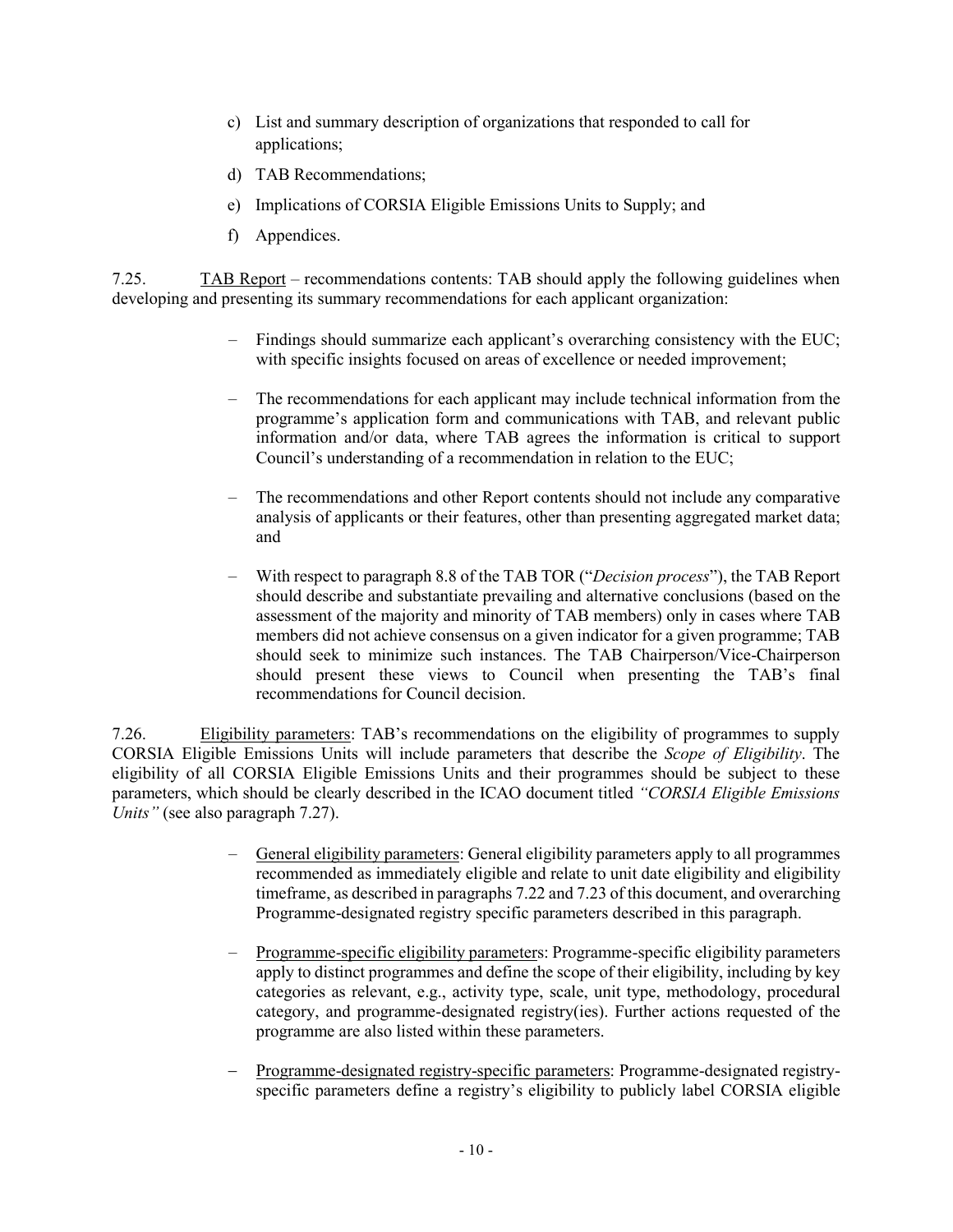emissions units as defined in the ICAO document titled"*CORSIA Eligible Emissions Units"*, and to enable the public identification of cancelled units that are used toward CORSIA offsetting requirements.

- <span id="page-10-0"></span>7.27. Eligibility types: TAB may categorize applicant organizations according to one of four types:
	- Immediately eligible programmes: Programmes recommended by TAB to supply CORSIA Eligible Emissions Units which can be immediately added to ICAO document *"CORSIA Eligible Emissions Units"*. The recommendations may have eligibility conditions or exclusions that do not need to be resolved prior to describing the programme in the ICAO document titled *"CORSIA Eligible Emissions Units"*;
	- − Conditionally eligible programmes: Programmes recommended for eligibility, but with conditions that must be resolved prior to their addition to the ICAO document *"CORSIA Eligible Emissions Units"*. TAB will confirm to Council when programme updates meet specified conditions; then these programmes will be added to the ICAO document *"CORSIA Eligible Emissions Units"*. This eligibility type is best-suited to programmes demonstrating a small number of inconsistencies (1-2 issues) which the programme can resolve in the near-term by taking specific further actions recommended by TAB;
	- − Programmes invited to re-apply: Programmes demonstrating several procedures (more than 1-2 issues) that are inconsistent with the EUC, or inconsistencies that may be more "systemic", i.e. involve multiple steps to implementation, further ideation by programme, public comment or stakeholder engagement, or may be implementable but over a longer timeframe. Such programmes should be invited to re-apply, and TAB will re-assess the programmes as a new application, once changes to the programme procedures are in place and the programme provides such information to the TAB in line with a future call for applications; and
	- − Applicants which are not recommended: Applicant organizations that TAB was unable to assess due to, e.g., their early stage of development, or because key elements of an emissions units programme, in line with the EUC and TAB's interpretations, were not in place at the time of TAB's assessment.

7.28. Format of the ICAO document titled *"CORSIA Eligible Emissions Units"*: The ICAO document titled *"CORSIA Eligible Emissions Units"* should include the following fields pertaining to each programme's *Scope of Eligibility*:

- 1) CORSIA Eligible Programme name;
- 2) CORSIA Eligible Programme-designated Registry name (including to note explicitly that this is listed *subject to any further decisions by the Council*);
- 3) Eligibility timeframe;
- 4) Eligible unit dates; and
- 5) CORSIA Eligible Programme-specific *Scope of Eligibility* (including any exclusions or specific inclusion, whichever is shorter).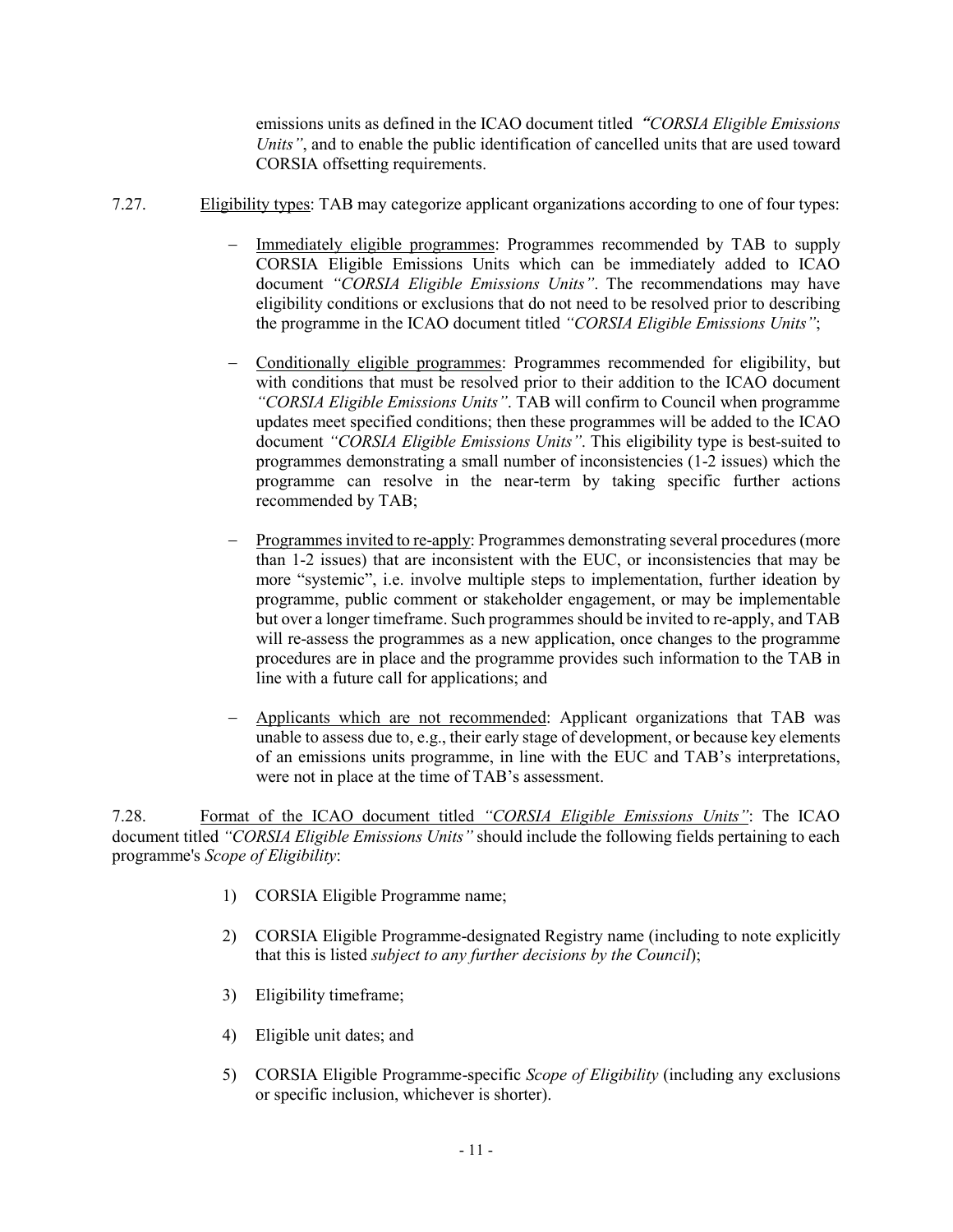### <span id="page-11-0"></span>8. **PROCEDURES FOR MANAGING AND MONITORING ELIGIBLE PROGRAMMES**

#### *Notification and acceptance of terms*

8.1. Notifying applicants of TAB findings: Upon finalizing eligibility decisions by Council, and prior to publication of the ICAO document titled *"CORSIA Eligible Emissions Units"* or the TAB report recommendations, applicants should be notified of the approved TAB recommendations, including any recommendations related to eligibility scope, parameters, and any conditions and exclusions.

<span id="page-11-1"></span>8.2. Programme acceptance and maintenance of *Terms of Eligibility*<sup>[6](#page-11-2)</sup>: Upon notifying a programme of an eligibility decision by Council, and prior to its inclusion in the ICAO document titled *"CORSIA Eligible Emissions Units"* or publication of the TAB report findings or external communication of the programme's eligibility status, including by the programme, each programme that is determined to be eligible should be requested to provide written confirmation of its understanding and acceptance of the terms, conditions, and any limitations to its *Scope of Eligibility* and further action(s) requested; and agree to maintain its consistency with the EUC in the manner (e.g., procedures, measures, governance arrangements) described in its application form and in any subsequent communications with TAB. This request should be clearly communicated so as not to invite or suggest an opportunity for appeals to the Council decision or underlying TAB recommendations; programmes may be informed of a deadline for response by the programme. Written confirmation of programme acceptance of the *Terms of Eligibility* should be required for inclusion in the ICAO document *"CORSIA Eligible Emissions Units"*. Once written confirmation of programme acceptance of the *Terms of Eligibility* is received by the ICAO Secretariat, then the programme will be included in the ICAO document *"CORSIA Eligible Emissions Units"*.

### *Ongoing eligible programme requirements*

8.3. Programme maintenance of eligibility: As noted in paragraph [8.2,](#page-11-1) eligible programmes agree to maintain consistency with the EUC in the manner (e.g., procedures, measures, governance arrangements) described in the application form and in any subsequent communications with TAB.

8.4. Programme change notifications: Once a programme is approved for eligibility by Council, the programme should notify the ICAO Secretariat of any formal decision that materially modifies the programme's *Scope of Eligibility.*, including any unilateral decision to revoke or invalidate a class of CORSIA-eligible emissions units within the programme's *Scope of Eligibility*. Notifications should detail the change(s). TAB will then consider the need for any further review<sup>[7](#page-11-3)</sup>. The Secretariat should inform the

<span id="page-11-2"></span> <sup>6</sup> The above procedure does not apply to the Clean Development Mechanism, recalling paragraph 20 from Resolution A40-19, which states that, "emissions units generated from mechanisms established under the UNFCCC and the Paris Agreement are eligible for use in CORSIA, provided that they align with decisions by the Council, with the technical contribution of TAB and CAEP, including on avoiding double counting and on eligible vintage and timeframe," and that TAB should accommodate their administrative structures in its evaluation process.

<span id="page-11-3"></span><sup>7</sup> Any unilateral programme-initiated invalidation and/or revocation of a class of CORSIA-eligible emissions units is considered to be a "material change" to the CORSIA-eligible programme's *Scope of Eligibility*. Such units are regarded as immediately ineligible for use for CORSIA purposes in light of absence of assurance that it will administer the units consistent with its *Terms of Eligibility*. The units will be reflected as exclusions from the programme's *Scope of Eligibility* in the ICAO Document

<sup>&</sup>quot;CORSIA Eligible Emissions Units" upon Council's confirmation of the update. Once a programme notifies ICAO that it wishes to exclude a class of units from its eligibility scope, and in order to provide the most accurate and timely information available prior to Council's confirmation of the update, the ICAO Document "CORSIA Eligible Emissions Units" will identify in a footnote that the programme requested a change to its *Scope of Eligibility* to exclude certain units subject to a decision by the ICAO Council and, if possible, clearly specify the affected class of units. The programme's *Scope of Eligibility* that is deemed valid by the ICAO Council will be reflected in the ICAO Document titled "CORSIA Eligible Emissions Units" in a timely manner.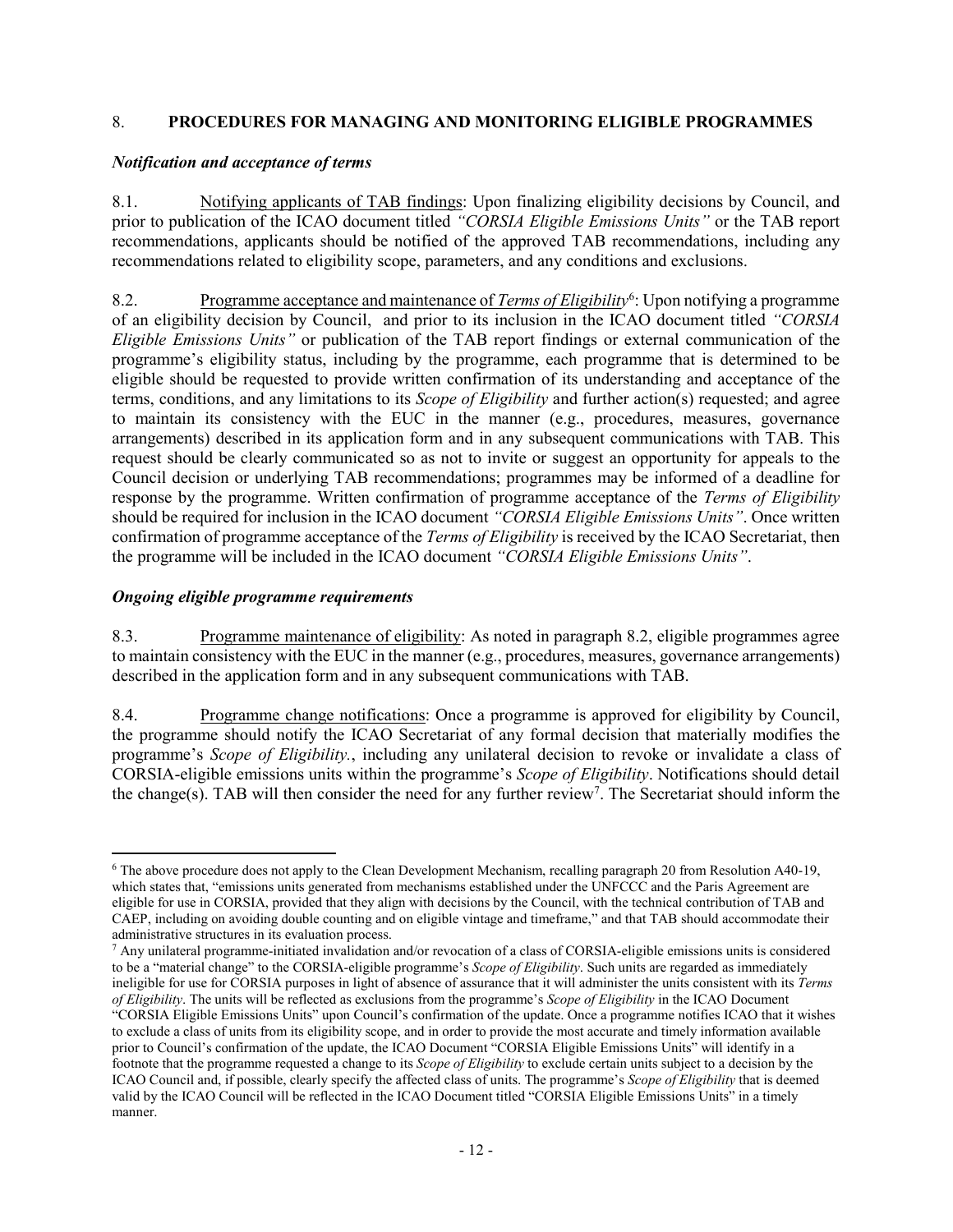programme of TAB's decision to more deeply assess the programme's modification, or confirm that the modification is clearly consistent with the EUC.

8.5. Format for programme change notifications: Eligible programmes should identify potentially material changes using the CORSIA Eligible Emissions Units Change Notification Form<sup>8</sup>, which includes a space for programmes to identify the material change, explain why there was a material change, and identify how the material change results in different responses on the application form, including by noting the nature and extent of the revision(s).

8.6. Communicating timing of material change assessment: In instances where a material change has been identified, programmes should be made aware of the timeline for a review once it is initiated by the TAB, including the date by which the review will be completed. The length of the review should be determined by the severity and scale of the material change.

## *Ongoing eligible programme requirements for programme-designated registry(ies)*

8.7. Eligible programme-designated registry functionality: Eligible emissions unit programmes must provide for and implement their registry system(s) to identify CORSIA eligible emissions units as defined in the ICAO document titled"*CORSIA Eligible Emissions Units"*, and to enable the public identification of cancelled units that are used toward CORSIA offsetting requirements. This should be done consistent with the capabilities described by the programme in its communications with TAB through the ICAO Secretariat, and any further requirements decided by the Council for CORSIA Eligible Emissions Unit Programme-designated Registries, including those contained in the *CORSIA Eligible Emissions Unit*  Programme Registry Attestation document<sup>[9](#page-12-1)</sup>.

8.8. Misidentification of unit eligibility: In cases where an eligible programme wrongly labels as "CORSIA-eligible" emissions units which are not covered by the programme's *Scope of Eligibility*, and such mis-labelling occurs and is confirmed as such by TAB after the emissions units have been cancelled or retired for use to meet  $CO<sub>2</sub>$  offsetting requirements, the programme will be requested to provide for and demonstrate to ICAO the cancelation of an equivalent quantity of CORSIA Eligible Emissions Units within a specified timeframe. TAB should also consider, and make appropriate recommendations for further actions, to prevent repetition of such occurrences.

## 9. **TRANSPARENCY AND PUBLIC COMMENTS**

9.1. Publication of TAB recommendations: Following the Council decision on CORSIA eligible emissions units, the TAB report recommendations should be published, in all six UN working languages, on the CORSIA website.

9.2. Public comments on new applications: The ICAO Secretariat should administer a public consultation period lasting at least 30 days, during which the public can submit comments regarding applications received. This public consultation period should be communicated in the same manner as was the call for programme applications. Comment submissions should be forwarded to TAB as they are received, and archived. TAB should take into account the contents of comment submissions when undertaking its assessment, and forward these comments as an Addendum to its recommendations. Neither

<span id="page-12-0"></span><sup>8</sup> [https://www.icao.int/environmental-protection/CORSIA/Documents/TAB/TAB%202021/Material\\_Change\\_Form.docx](https://www.icao.int/environmental-protection/CORSIA/Documents/TAB/TAB%202021/Material_Change_Form.docx)

<span id="page-12-1"></span><sup>9</sup> *Emissions Unit Programme Registry Attestation* approved by the ICAO Council in June 2020: [https://www.icao.int/environmental-](https://www.icao.int/environmental-protection/CORSIA/Documents/TAB/TAB%202021/Programme_Application_Form_Appendix_D_Emissions_Unit_Programme_Registry_Attestation.docx)

[protection/CORSIA/Documents/TAB/TAB%202021/Programme\\_Application\\_Form\\_Appendix\\_D\\_Emissions\\_Unit\\_Programme](https://www.icao.int/environmental-protection/CORSIA/Documents/TAB/TAB%202021/Programme_Application_Form_Appendix_D_Emissions_Unit_Programme_Registry_Attestation.docx) Registry Attestation.docx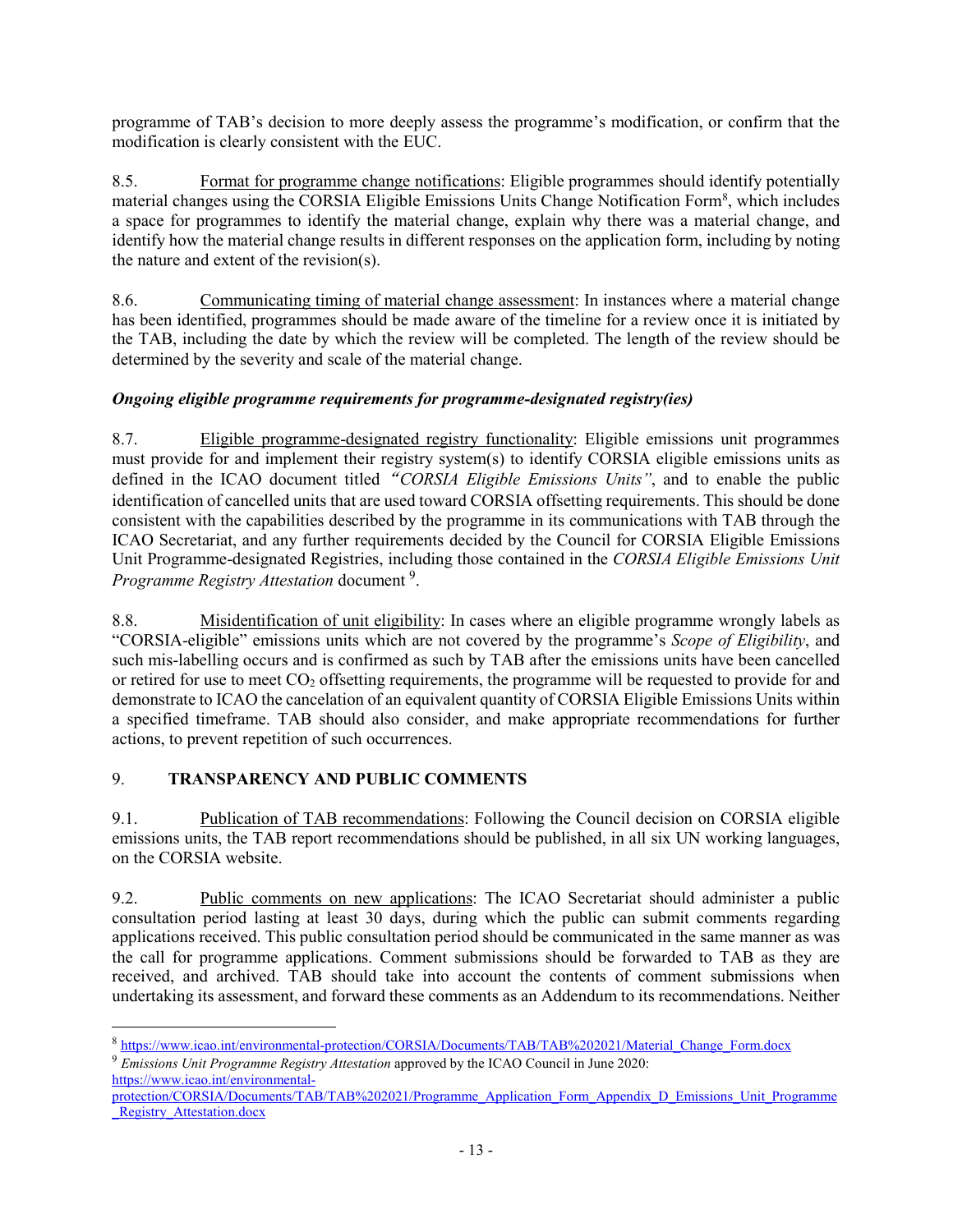TAB nor the Secretariat are expected to respond to the organization that submitted the comments, regarding the substance of the comments.

9.3. Public comments on material change notifications: Where TAB identifies that a programme's procedural change is indeed material and should be further assessed, TAB should review the emissions unit programmes' continued eligibility, including to invite public comments on the consistency of the proposed revision with the EUC and Guidelines.

9.4. Template for submission of public comments and submission guidelines: A template will be published on the ICAO TAB website for submitting public comments. The template aims to encourage the commenters to provide relevant comments regarding the alignment of programme applications with the EUC. Calls for public comments should also be accompanied by submission guidelines that explain how to submit comments, as well as how these will be considered and published.

9.5. Public comments publication: Following the TAB assessment and subsequent Council decision on CORSIA eligible emissions units, the public comments submitted in response to the TAB's assessment, along with the commenter's name and organization, should be published on the ICAO TAB website alongside information pertaining to the TAB's assessment, provided that the comments are in line with the submission guidelines. Published comments should be accompanied by a notice that disclaims all liability on the part of ICAO and the TAB arising in connection with any interpretation or use of the published comments.

9.6. Comments inconsistent with submission guidelines: Public comments that appear to violate the submission guidelines should be addressed on a case-by-case basis, such as by inviting the submitter to make revisions, while endeavoring to publish all submissions that contain responsible commentary made in good faith.

9.7. Online market monitoring form: In addition to the time-limited calls for public comments related to new applications and material change notifications, ICAO should make available on the CORSIA website a continually-available web-based form to facilitate the public's submission of information pertaining to any eligible programme's ongoing consistency with the EUC, as a market monitoring tool. When submitting such observations, the submitter should be informed of any future invitations to submit public comments, which are published in line with TAB Procedures for *Transparency and Public Comments*. The web-based form should request, *inter alia*, a description of the observation; identification of any potential deviation from the EUC or other form of deviation from an eligible programme's *Scope of Eligibility* and/or *Terms of Eligibility* based on the categories contained in paragraphs [10.2](#page-14-0) – [10.4;](#page-14-1) and provision of or reference to evidence supporting the observation.

9.8. Use of information submitted through market monitoring form: The ICAO Secretariat should periodically compile and share such observations with TAB members in advance of TAB teleconferences and TAB Meetings. TAB should take this information into account, as appropriate, in line with procedures for material change assessments or for re-assessment of eligible emissions units programmes (paragraphs [7.3](#page-3-2) – [7.4\)](#page-4-1). Depending on the nature of an observation, TAB may also apply procedures for assessing eligibility deviations (paragraph [10\)](#page-14-2), and may also request information from a programme in relation to such observations.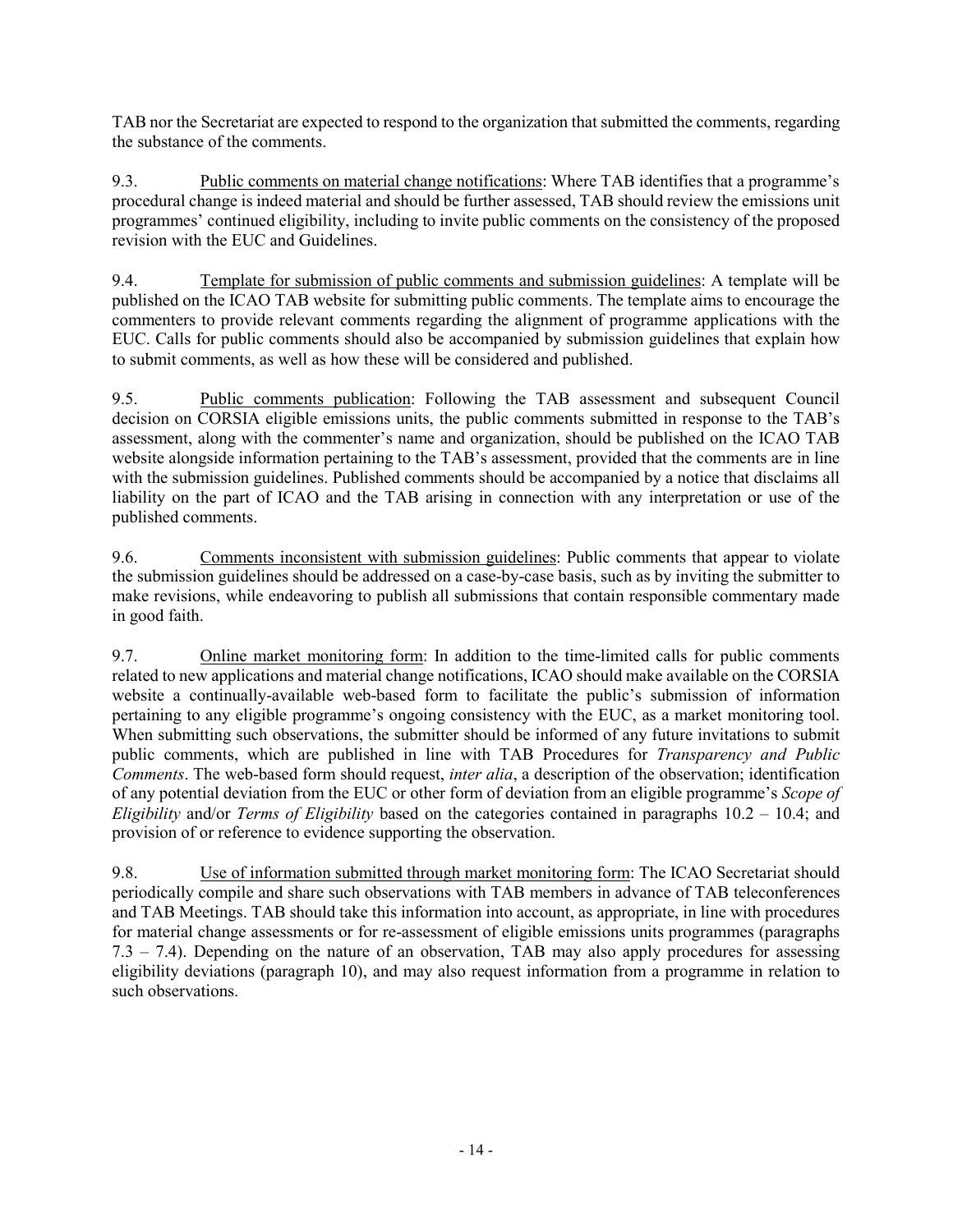### <span id="page-14-2"></span>10. **PROCEDURES FOR MANAGING ELIGIBILITY DEVIATIONS**

10.1. This section describes procedures that TAB should apply when, in the course of monitoring the ongoing eligibility of emissions units programmes, TAB finds that an eligible programme has potentially deviated from its *Terms of Eligibility*. Upon identifying such a potential deviation, these procedures indicate that TAB is expected to, e.g., (1) classify the severity of the offense; (2) provide the appropriate public notifications; (3) assess the eligibility deviation and, in cases of *non-severe programme developments*, provide opportunity for remediation; and (4) make recommendations to Council in line with the relevant approach to the start date for revocation.

### *Classification of deviations*

<span id="page-14-0"></span>10.2. The following are categories of deviation that TAB should take into account to classify an identified offense by an eligible programme, in order to inform its recommendations to the ICAO Council on eligibility revocation. The eligibility status and treatment of emissions units that are under review, and TAB's approach to the resulting recommendations, depend on the type of review, i.e. whether the review pertains to *non-severe programme developments* or *severe offenses*, as described in this section.

<span id="page-14-3"></span>10.3. Non-severe programme developments: Cases of less severe and smaller scale developments which do not meet the parameters a) through d) for severe offenses described in paragraph [10.3,](#page-14-3) and primarily relate to deviations from the programme's *Terms of Eligibility* such that they present an opportunity for remediation prior to revocation. These may include:

- a) non-severe deviations from the EUC, which TAB confirms as an inconsistency with a criterion and that results from, e.g., misunderstanding, or a technical or methodological approach that TAB assessed and confirmed as consistent with the EUC but, in practice, proves to function in a manner inconsistent with the EUC; or
- b) a programme's phase-out of, or cessation of support for, a methodology or activity type that was explicitly permitted in the programme's *Scope of Eligibility*, and for which a phase-out of, or cessation from, use in CORSIA may also be appropriate.

<span id="page-14-1"></span>10.4. Severe offenses: cases of programme-level fraud or malfeasance, or cases of severe and scalable deviations from the programme's *Terms of Eligibility*, where such offenses are reviewed and confirmed. Severe and scalable deviations from the programme's *Terms of Eligibility* could include circumstances in which TAB confirms that the programme, inter alia:

- a) intentionally provided false information, or intentionally withheld information that was requested and/or should have been provided in the course of an initial or subsequent assessment of eligibility; or
- b) knowingly deviated from an EUC requirement and did not notify ICAO of the material change; or
- c) refused to respond to or satisfy a request by ICAO to remediate a deviation; or
- d) ceased programme operations and did not provide for administration by a successor organization or inform ICAO.

#### *Assessment of non-severe deviations*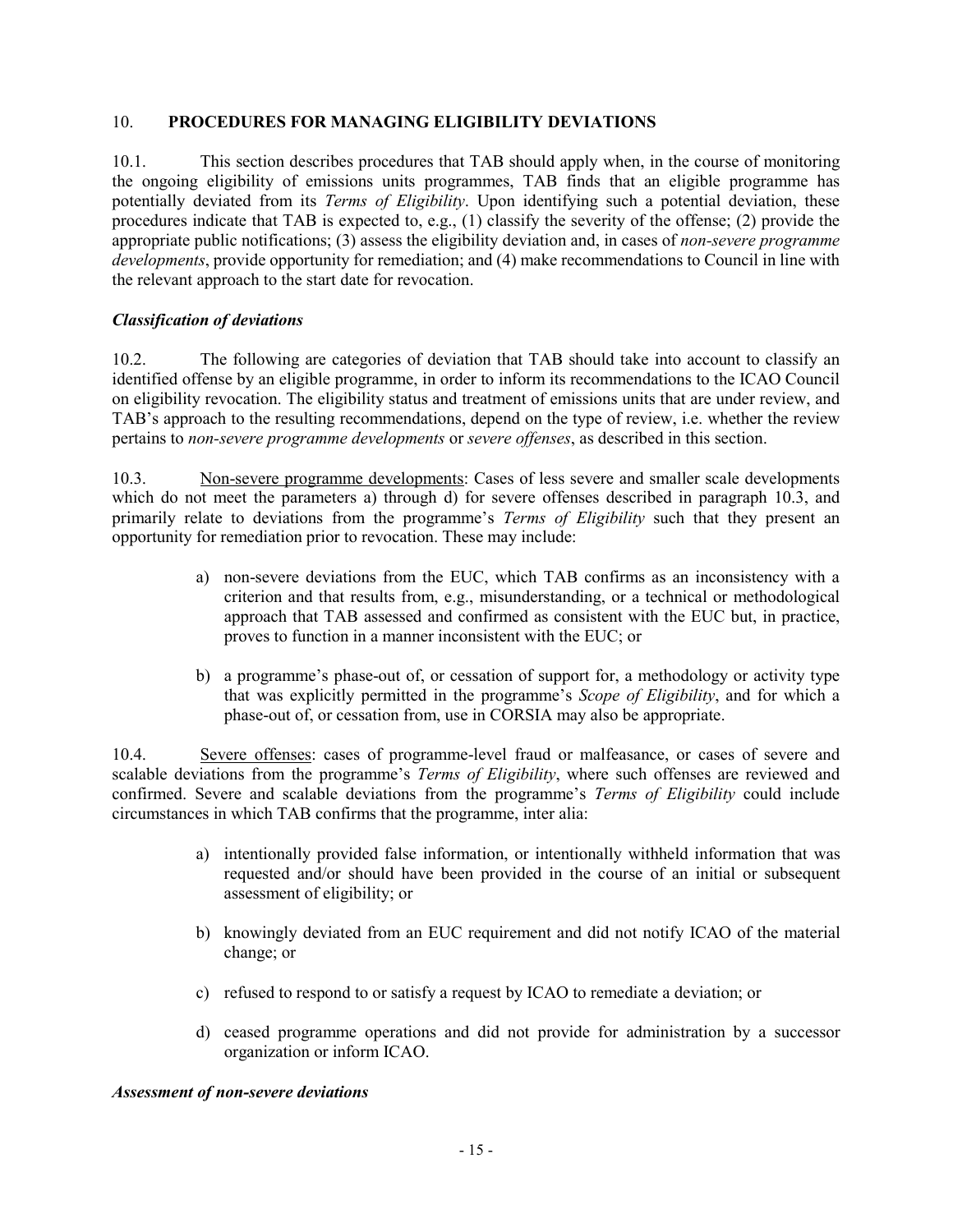10.5. Eligibility status during review: Given that the review of such cases by TAB and related decisions by the Council would not result in the immediate revocation of eligibility in any case (paragraph [10.8\)](#page-15-0), the status of affected units should remain valid and eligible for use.

10.6. Notification of review: Notification of TAB's review should be undertaken in line with TAB's procedures for *Transparency and Public Comment* during material change assessments.

10.7. Remediation of confirmed non-severe programme developments: Programmes found to have introduced *non-severe programme developments* which are confirmed by TAB should be given the opportunity to resolve or remediate such developments prior to TAB's final recommendation of future eligibility revocation. TAB should provide any programme that has introduced such a *non-severe programme development* a specific timeframe to resolve or remediate such deviation. In doing so, a clear plan should be specified by TAB with input from the programme administrator, which a) takes into account the nature of the remediation requested and the programme's internal technical and governance arrangements; b) targets clear and reasonable milestones and deadlines for the remediation; and c) specifies subsequent steps to be taken by the programme and TAB, in response to both a satisfactory and unsatisfactory remediation effort.

<span id="page-15-0"></span>10.8. Start date for applicability of eligibility revocation: In cases where remediation of a *non-severe programme development* is unsuccessful, emissions unit eligibility should be revoked and applicable from the start of the next three-year compliance period following such a decision. Units that are eligible for use (i.e. cancellation to meet  $CO<sub>2</sub>$  offsetting requirements in CORSIA) at the time the decision is taken should remain eligible for use to meet CO<sub>2</sub> offsetting requirements in the current compliance period.

## *Assessment of severe offenses*

<span id="page-15-2"></span>10.9. Eligibility status during review: In deciding to initiate such a review, TAB should determine whether the review, including consideration and decision by the ICAO Council, can be concluded one year in advance of the deadline for aeroplane operators to cancel emissions units for a given compliance period (*"critical timeframe"*).

a) *Review can be concluded prior to that critical timeframe*: Public notifications of the review (paragraph [10.10\)](#page-15-1), should advise against cancellations of such units that have not yet been undertaken for offsetting emissions in the current compliance period, until further clarity is provided.

b) *Review cannot be concluded prior to that critical timeframe*: TAB should recommend the Council to make a decision to immediately revoke eligibility within that critical timeframe. In the case of such a decision, however, the affected emissions units should remain eligible to meet  $CO<sub>2</sub>$ offsetting requirements under the compliance period that was active at the time that the review was initiated, but not for any subsequent compliance periods, as applicable.

<span id="page-15-1"></span>10.10. Notification of review: Upon deciding to initiate the review of a programme for *severe offenses*, prompt and prominent notification of potential eligibility changes should be provided to the public, as well as relevant updates to indicate the progress and/or conclusions of the review. Such notifications should:

- a) indicate the nature of the review and potential status change;
- b) outline the anticipated timeline for the review, including the Council Session for which such a decision is targeted;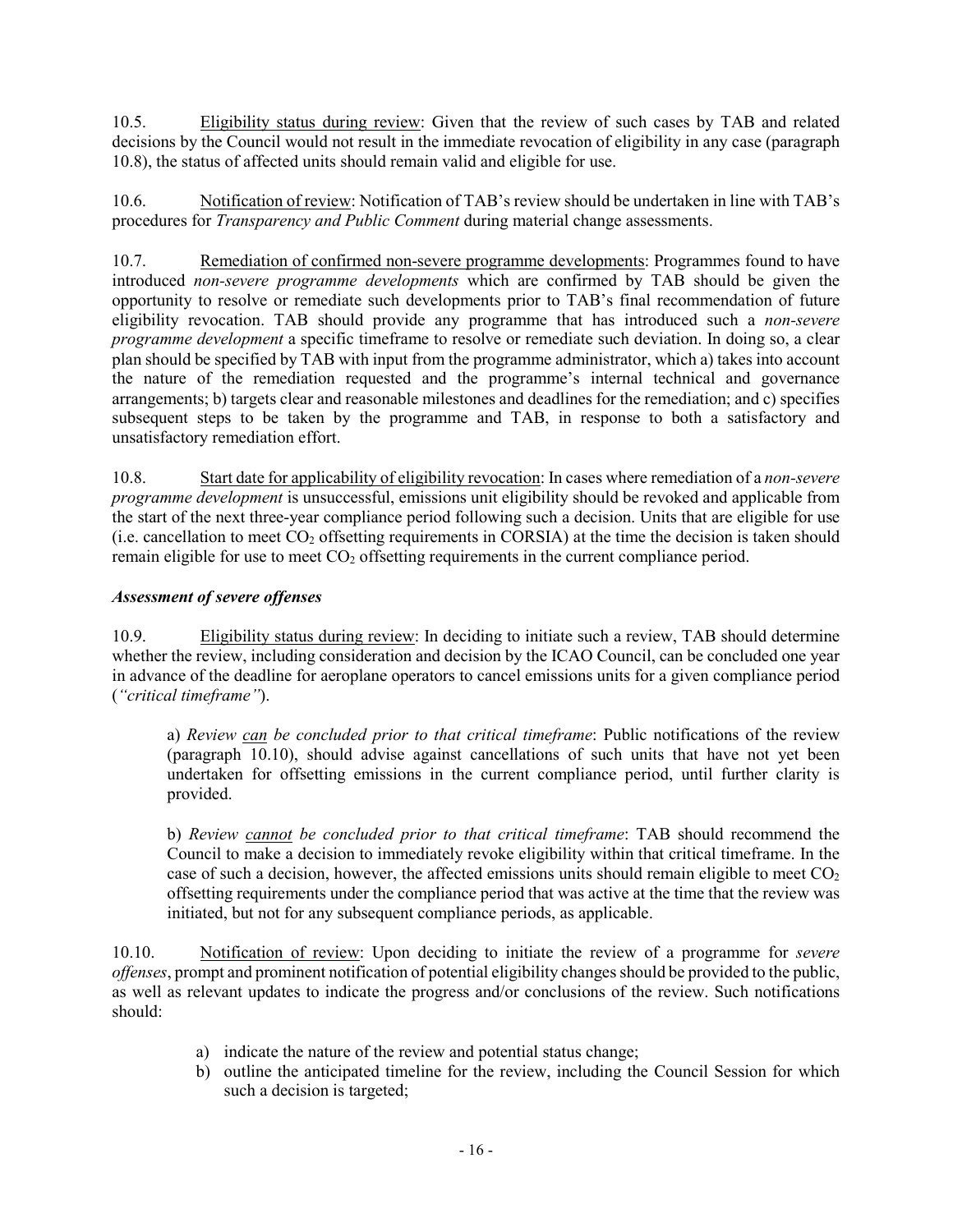- c) explain that the emissions units remain valid until or unless otherwise decided by the Council based on TAB recommendations; and
- d) indicate the compliance period(s) in which a potential status change will apply.

The ICAO document *"CORSIA Eligible Emissions Units"* should not be revised to reflect any potential changes to the units' status during review.

10.11. Remediation of severe offense: Programmes will not be given an opportunity to remediate confirmed *severe offenses*, as those are subject to immediate revocation.

10.12. Start date for applicability of eligibility revocation: Emissions unit eligibility should be revoked and applicable from the day when such a Council decision is taken in response to a *severe offense*, except in cases described in paragraph [10.9.](#page-15-2) Units cancelled before or after this decision date should be ineligible for use to meet  $CO<sub>2</sub>$  offsetting requirements in the current compliance period, and also any subsequent compliance periods, as applicable. As a general rule, the timing of eligibility revocation should have immediate effect, i.e. apply in the same compliance cycle as when the decision is made, while allowing sufficient time to inform all stakeholders. Such a revocation decision does not prevent the affected programme from remediating the offense and re-applying for TAB's assessment in the future.

### *Alignment of revocation recommendation with assessment scope*

10.13. TAB should apply its recommendations regarding eligibility revocation to the same levels associated with the eligibility assessment, that is to the programme, and potentially project type-levels. Under very limited circumstances, TAB may conduct a partial eligibility revocation review at the methodology level. Partial eligibility revocations should only take place in situations where TAB is informed about a revision to or issue regarding a specific aspect of a programme, which comes to light subsequent to the eligibility decision, and therefore might merit a targeted review.

#### *Communicating Council-approved changes to eligibility status*

10.14. Following a Council decision to revise the eligibility status of a eligible programme, the change(s) in status should be explicitly identified in updates to the ICAO document "CORSIA Eligible Emissions Units". Where the eligibility revocation pertains to some, but not all, emissions units supported by the programme, the affected emissions units should be clearly identified as an added exclusion from the programme's Scope of Eligibility. Where the revocation pertains to an entire programme and all emissions units supported by the programme, the change in eligibility status should be explicitly acknowledged in the ICAO document "CORSIA Eligible Emissions Units" (rather than simply deleted from the ICAO document) given the critical nature of the change in status. The ICAO document revision should also clearly identify the date of applicability of such revisions.

— — — — — — — —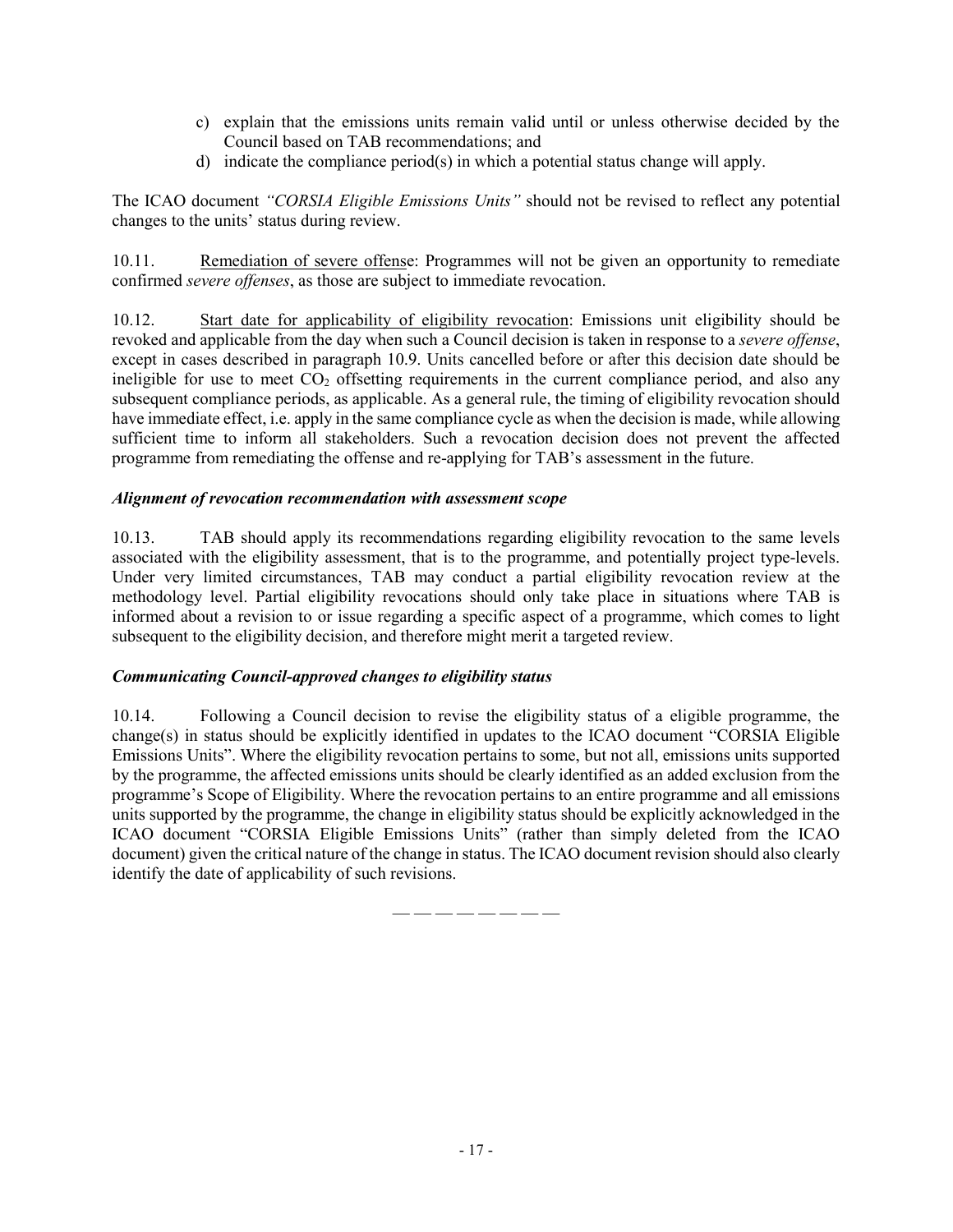## **APPENDIX A: TAB ORGANIZATION AND MODE OF WORK**

## 1. **INTRODUCTION**

1.1 This appendix describes the organization and mode of work of TAB and its sub-groups.

## 2. **TAB MEETING CYCLE**

2.1 TAB will endeavor to align the timing of face-to-face meetings ("TAB Meetings") with the triannual schedule of ICAO Council sessions and, wherever feasible, sufficiently in advance of a Council Session to allow for the Council to be well-informed of the progress of and any findings from a TAB assessment.

2.2 A "TAB Assessment cycle" begins with the launch of the call for new applications, which corresponds with the first TAB Meeting in a given calendar year, and continues until the launch of the call for new applications the following year.

### 3. **TAB LEADERSHIP ROLES**

#### *Selection and responsibilities of TAB Chairperson and Vice-Chairperson*

3.1 The TAB TOR, paragraph 7 states that the TAB selects the Chairperson and Vice-Chairperson from among its members at its first meeting, and that the term of the Chairperson and Vice-Chairperson would have a duration of one year, and the term is renewable. In addition, the Chairperson and Vice-Chairperson should not be from the same geographical region.

3.2 In line with the TAB TOR, the TAB selects the Chairperson and Vice-Chairperson from among its members at the beginning of the first TAB meeting in a calendar year, which corresponds with a new assessment cycle. The term of the Chairperson and Vice-Chairperson covers the period from the end of the TAB Meeting at which they are selected until the end of the first TAB meeting of the following year, which they chair in order to provide continuity in the work that is undertaken in preparation for and during that meeting.

3.3 Expressions of interest in and nominations for the roles of Chairperson and Vice-Chairperson are invited from TAB Members by email to the Secretariat at least three weeks prior to the first TAB meeting in a calendar year, and the Secretariat will share all the nominations with TAB members well in advance of that TAB meeting. TAB Members are encouraged to volunteer for the roles of Chairperson and Vice-Chairperson provided that commitments to the related duties can be made for at least the duration of the approximately one-year term.

3.4 The TAB Chairperson and Vice-Chairperson are selected by consensus. If there is no consensus, then they are selected according to the preference of the majority of TAB members.

3.5 The TAB Chairperson and Vice-Chairperson are responsible for preparing all TAB Meetings that they chair and reporting on the outcomes of those TAB Meetings to the Council. In doing so, and supported by the Secretariat, they serve as the TAB's primary liaisons with the Council, ensuring the Council is duly informed of the developments of TAB's work and seeking its advice when necessary. The TAB Chairperson and Vice-Chairperson are responsible for smoothly progressing TAB's work at and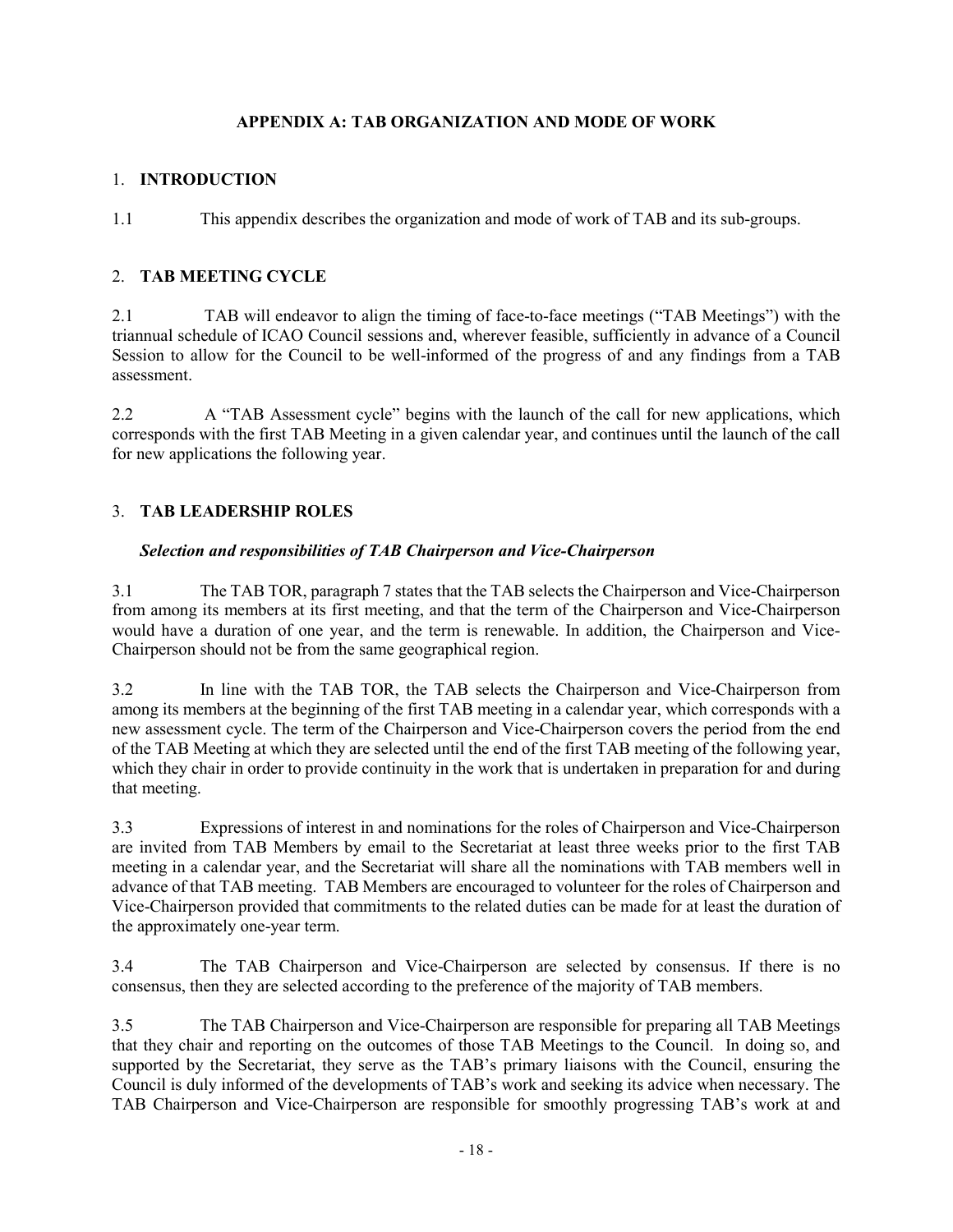between TAB Meetings, coordinating with sub-group organizers and the Secretariat to fulfil the respective sub-group roles and mode of work (paragraph [5](#page-19-0) of this Appendix).

## *Identification and responsibilities of TAB Sub-group organizers*

3.6 During the first TAB meeting in a calendar year, which corresponds with a new assessment cycle, experts who will facilitate sub-groups for TAB assessments (TAB Assessment Sub-groups<sup>10</sup>) will volunteer from among each sub-group's members. In addition, experts who will organize other operations of TAB (TAB Operations Sub-groups<sup>11</sup>) will volunteer from among TAB Membership. Experts may also volunteer to co-organize a given sub-group. The terms for these roles also span a duration of approximately one year and are renewable. Leadership within and across sub-groups should take into account the need for balanced geographical representation and the specific expertise required of the given sub-groups.

3.7 Sub-group organizers and any co-organizers are responsible for the tasks defined in paragraph [5](#page-19-0) of this Appendix.

# 4. **TAB MEMBERSHIP ROLES**

## *Participation in TAB Meetings and teleconferences*

4.1 TAB Members are strongly encouraged to attend a majority of TAB Meetings and TAB teleconferences in a given 1-year assessment cycle, and are expected to attend a majority of these discussions over a given 3-year cycle for TAB Membership. In instances of a TAB Member's nonparticipation over a given 1-year cycle, the TAB Chairperson and Vice-chairperson and TAB Member will discuss and attempt to resolve any temporary constraints on the member's participation and related impacts on the work of the TAB.

## *Participation in the work of TAB assessment sub-groups*

4.2 TAB members decide, at the beginning of each TAB assessment cycle, in which sub-groups they will participate. After TAB Members have indicated the sub-groups in which they prefer to participate, the TAB Chairperson and Vice-chairperson will review the distribution of participation across TAB subgroups, and consult with sub-group organizers and TAB Members as needed to address imbalance.

4.3 Each TAB member will strive to participate actively in sub-groups where they have particular expertise or interest so as to raise any issues early in the process. TAB Members are strongly encouraged to participate in at least two sub-groups and in doing so to fulfil all sub-group member responsibilities for sub-group participation in paragraph [5.5](#page-20-0) of this Appendix. TAB Members are expected to participate in at least one sub-group, including to fulfil all sub-group participation responsibilities, with an emphasis on the responsibility for "Submitting analysis table(s), with substantiation of their assessment, to organizer(s)" (paragraph [5.5b\)\)](#page-20-0).

4.4 Based on these expectations, sub-group organizers should inform the TAB Chairperson and Vice-chairperson of instances of non-participation, for further discussion and resolution of any temporary constraints on the member's participation and related impacts on the sub-group's work.

<span id="page-18-0"></span><sup>&</sup>lt;sup>10</sup> Paragraphs 5.1 – 5.7 of this Appendix describe the work of TAB Assessment Sub-groups

<span id="page-18-1"></span><sup>&</sup>lt;sup>11</sup> Paragraphs  $5.8 - 5.9$  of this Appendix describe the work of TAB Operations Sub-groups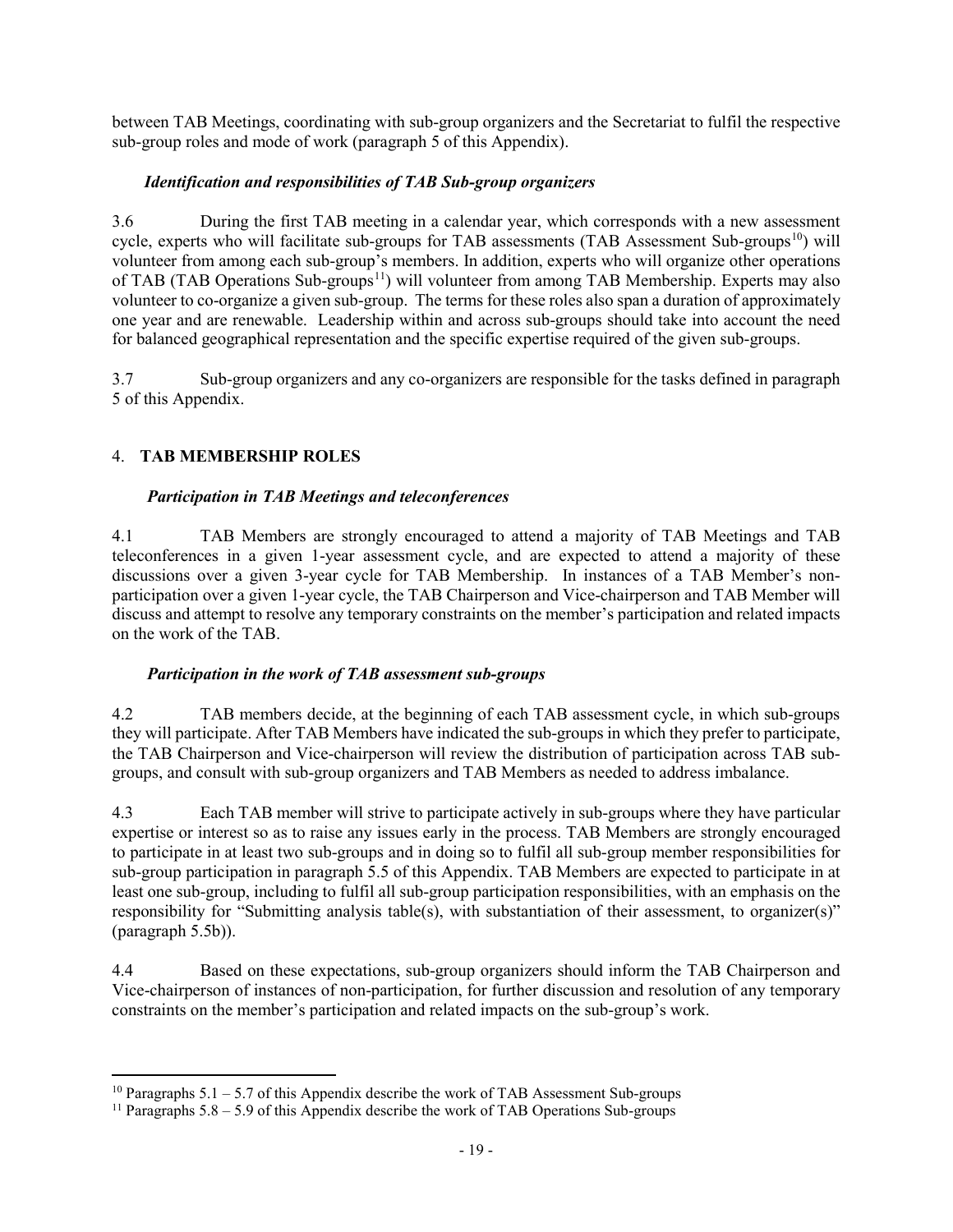#### *Instances of sustained non-participation*

4.5 At the end of a given cycle for TAB Membership, the TAB Chair and Vice-chair should bring to the Council's attention any instances of sustained non-participation in the TAB's work, including the work of TAB sub-groups, according to these expectations and the TAB *Terms of Reference* pertaining to the *Conduct of TAB Members*<sup>[12](#page-19-1)</sup>.

### <span id="page-19-0"></span>5. **SUB-GROUP WORKING ARRANGEMENTS**

#### *Organization of assessment sub-group topic areas*

5.1 The TAB assessment is divided into five Assessment Sub-groups according to themes reflected in the emissions unit criteria. The work is divided by topic, rather than by programme, so that experts can focus on topic areas in which they have expertise. This division of labor also allows a like-forlike comparison across programmes, rather than experts assessing only select programmes.

5.2 The five sub-groups are as follows:

**Sub-group 1**: (*Principles*) Sustainable Development Criteria; Do no net harm; Safeguards System; Transparency and Public Participation Provisions; Governance; Legal Nature and Transfer of Units;

**Sub-group 2**: (*Unit creation*) Validation and Verification procedures; Quantification and MRV (partial); Offset Credit Issuance and Retirement Procedures (partial); Identification and Tracking; Clear and transparent chain of custody;

**Sub-group 3**: (*Methods and assumptions*) Additionality; Realistic and credible baselines; Clear Methodologies, Protocols, and Development Process; Scope Considerations; Quantification and MRV (partial); Offset Credit Issuance and Retirement Procedures (partial);

**Sub-group 4**: (*Risk management*) Permanence and Leakage; and

**Sub-group 5**: (*Double-counting*) Avoidance of Double Counting, Issuance and Claiming; Only counted once towards a mitigation obligation.

#### *Assessment sub-group roles and responsibilities*

- 5.3 A sub-group organizer will volunteer from among the sub-group members.
- 5.4 Sub-group organizers are responsible for the following:
	- a) Scheduling and hosting sub-group calls, with the assistance of the Secretariat and in coordination with TAB Chairperson/Vice-Chairperson;

<span id="page-19-1"></span> <sup>12</sup> *TAB Terms of Reference*, paragraph 7.4: "The TAB Chairperson may bring to the Council's attention any serious concerns regarding a member's consistency with the TOR, which may become apparent in the course of the TAB's work, in particular concerns related to the participation of TAB members and conflicts of interest should be informed to the Council."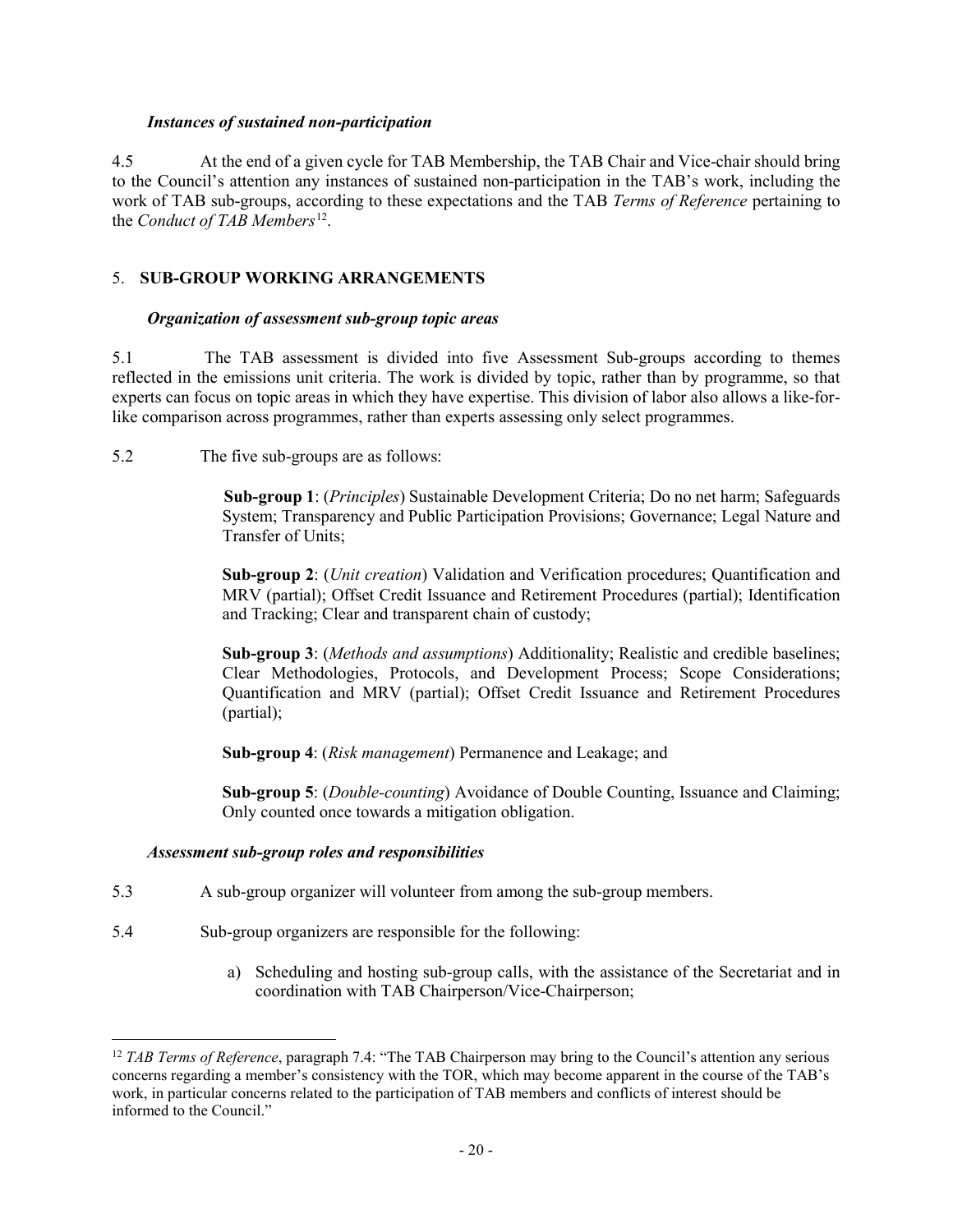- b) Proposing a timeline for sub-group discussions and deliverables;
- c) Consolidating sub-group analytical inputs for presentation to all TAB members;
- d) Confirming approach to consolidation / any consolidated analysis within the subgroup;
- e) Circulating all sub-group analysis (raw and consolidated) to all TAB members;
- f) Streamlining of follow-up questions to be sent to the programmes;
- g) Further consolidating sub-group analysis where possible; and
- <span id="page-20-0"></span>h) Summarizing sub-group analyses for archiving.
- 5.5 Sub-group members volunteer to be responsible for the following:
	- a) Reviewing application forms, completing analysis table(s) for topic area(s) covered, research answers to any initial questions (i.e. review additional programme documentation where possible), identify possible follow-up questions for programmes;
	- b) Submitting analysis table(s), with substantiation of their assessment, to organizer(s) and in general perform all sub-group tasks according to agreed schedule;
	- c) Participating in sub-group and full group discussions (email, phone) to present analysis and work toward consolidation; and
	- d) Reviewing sub-group organizer's consolidated analysis to confirm acceptability of approach to consolidation.

5.6 TAB Chairperson/Vice-Chairperson participate in sub-groups and are responsible for the following:

- a) Interacting with sub-group organizers to assist sub-group organizers and maintain consistent progress across sub-groups;
- b) Collecting and disseminating analyses from sub-group organizers to TAB at the appropriate stage in` the TAB's assessment timeline;
- c) Scheduling and hosting full TAB check-in calls / email chains;
- d) Collecting and further consolidating sub-group consolidated analysis for full TAB review and reporting;
- e) Collecting and reconciling TAB member input on final reports; and
- f) Further streamlining of follow-up questions to programmes and sending those to the Secretariat.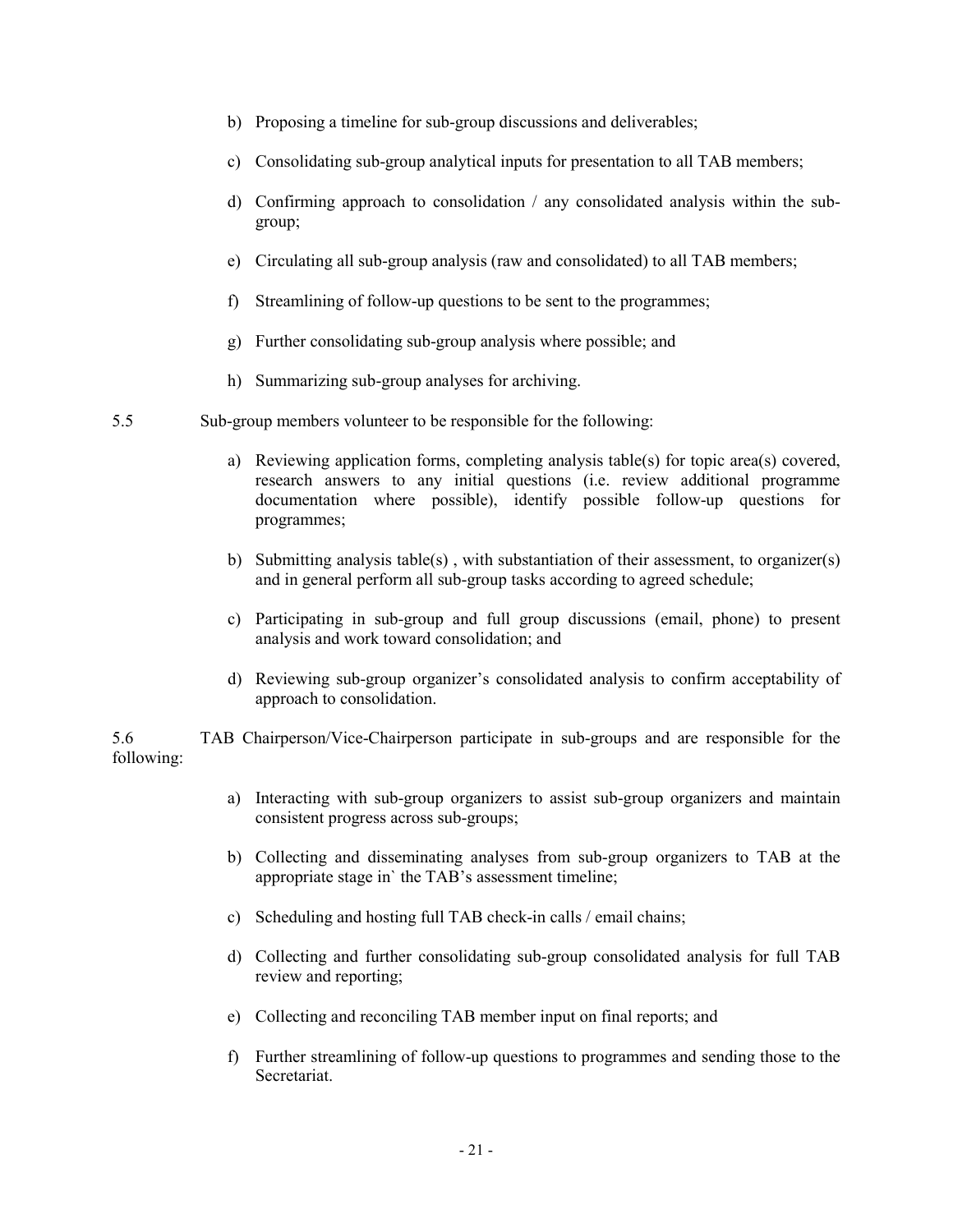#### *Assessment sub-group mode of work*

- 5.7 Each sub-group undertakes the following process to assess each emissions unit programme:
	- a) Initial analysis
		- i. Sub-group members complete analysis table for each programme's response to questions in the relevant application form.
		- ii. Sub-group members submit initial analysis, with substantiation, to sub-group organizers.
		- iii. Sub-group organizers consolidate initial analysis into a single analysis table representing all views of the sub-group.
	- b) Analysis consolidation
		- i. Where initial analyses reflect the same assessment of a criterion in the analysis table (i.e. all sub-group members assess as "Demonstrated"), then the sub-group organizer will reflect that assessment as the sub-group's consolidated assessment. The sub-group organizer then drafts a narrative summary of the sub-group's common finding.
		- ii. Where initial analyses result in a range of assessments of a criterion (i.e. some sub-group members assess as "Demonstrated", other sub-group members assess as "Not Demonstrated"), then the sub-group organizer will attempt to mediate a common finding among sub-group members. If sub-group members do not agree to a common assessment, then the sub-group organizer will reflect the range of assessments as the sub-group's consolidated assessment by including the number of experts who support each finding (i.e. 3 "Demonstrated", 2 "Not Demonstrated"). The sub-group organizer then drafts a narrative summary reflecting each distinct point.
	- c) Consolidated analysis review
		- i. After initial analysis and consolidation, sub-group organizers circulate draft consolidated analysis table back to sub-group members.
		- ii. Sub-group members respond with feedback on the consolidated analysis.
		- iii. Sub-group organizers then incorporate feedback into a revised consolidated analysis.
	- d) Full TAB review
		- i. Initial analyses and consolidated analyses are circulated to all TAB members for discussion, highlighting areas where sub-group members did not agree to a common assessment.
		- ii. Consolidated analyses are discussed at the subsequent TAB meeting.